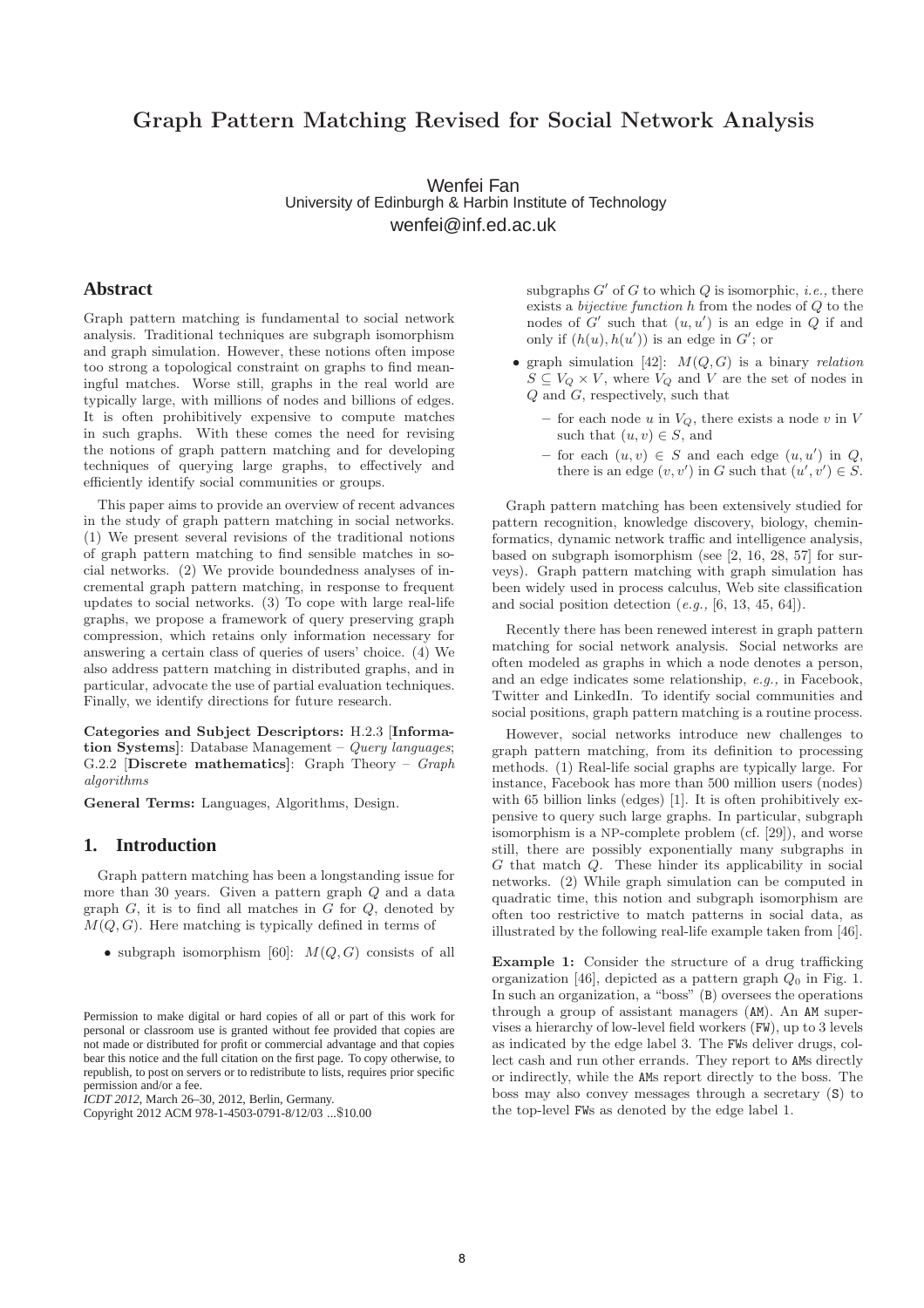

**Figure 1: Drug trafficking: Pattern and data graphs**

A drug ring  $G_0$  is shown in Fig. 1 in which  $A_1, \ldots, A_m$ are AMs, while  $A_m$  is both an AM and the secretary (S).

One wants to identify all suspects involved in the drug ring [46], by finding matches of  $Q_0$  in  $G_0$ . However, graph pattern matching via subgraph isomorphism would not be able to find these. Indeed, observe the following.

(1) Nodes AM and S in  $Q_0$  should be mapped to the *same* node  $A_m$  in  $G_0$ , which is not allowed by a bijection.

(2) The node AM in  $Q_0$  corresponds to multiple nodes  $A_1, \ldots, A_m$  in  $G_0$ . This relationship cannot be captured by a function from the nodes of  $Q_0$  to the nodes of  $G_0$ . This suggests that we should use relations instead of functions.

(3) The edge from AM to FW in  $Q_0$  indicates that an AM supervises FWs within 3 hops. It should be mapped to a path of a bounded length in  $G_0$  rather than to an *edge*.

For the same reason as (3) above, graph pattern matching with graph simulation is not capable of identifying the drug ring  $G_0$  as a match of  $Q_0$ . In a variety of applications one wants to inspect the connectivity of a pair of nodes via a path of an arbitrary length [14, 33, 62] or with a bound on the number of hops  $(e.g., 3, 1 \text{ in } Q_0)$  [11, 14, 64]. Edge-toedge mapping of subgraph isomorphism and graph simulation is too strict to specify such connectivity.  $\Box$ 

These call for revisions of the notion of graph pattern matching and its computation methods, to accurately and efficiently identify sensible matches in real-life social graphs. This paper presents an overview of recent results in revising graph pattern matching for social network analysis.

**Revising graph pattern matching**. The purpose of the revisions is twofold: to catch sensible matches in social networks that traditional notions of graph pattern matching fail to identify, and to cope with the sheer size of social graphs.

Bounded simulation. One may define graph pattern matching in terms of a notion of bounded simulation [20] rather than subgraph isomorphism or graph simulation. Bounded simulation imposes a weaker topological constraint: (1) it maps edges in a pattern Q to paths of various bounds in a data graph G, as opposed to edge-to-edge mapping in subgraph isomorphism and simulation, and (2) it finds a binary relation  $M(Q, G)$  defined on the nodes of Q and the nodes of G, as in graph simulation but in contrast to bijective functions in subgraph isomorphism.

It has been shown that graph pattern matching with bounded simulation is able to find more meaningful matches than the traditional notions [20], such as the drug ring shown in Fig. 1. In addition, it takes cubic time to compute a

bounded simulation relation that represents exact matches in G for Q. Contrast this with graph pattern matching via subgraph isomorphism, which is intractable to determine.

Edge relationships. Edges in a social graph are typically "typed", denoting various relationships such as friendship, work, advice, support, exchange, co-membership [40]. In practice one often wants to find graph patterns composed of edges of certain types. Such edge relationships can be readily incorporated into graph pattern matching, by extending bounded simulation with a restricted form of regular expressions [19]. Better still, the increased expressive power does not incur extra complexity when computing matches.

Strong simulation. There is a trade-off between the low complexity of bounded simulation and its ability to preserve the topology of data graphs in its match relation. As a consequence, a graph  $G$  may turn out to match a pattern  $Q$ that has a structure quite different from  $G$ . To circumvent this limitation, one may adopt the notion of strong simulation [38], which extends simulation by imposing two conditions: (a) the "duality" to preserve upward mappings, and (b) the locality to eliminate excessive matches.

Strong simulation captures the topology of patterns in its matches, such as "parents", connectivity and cycles, while it takes cubic time to compute, as bounded simulation. Moreover, it excludes excessive matches and improves the quality of matches found. In addition, slight extensions to the notion make graph pattern matching intractable.

**Coping with large social graphs**. The cubic-time complexity of bounded (strong) simulation still makes graph pattern matching infeasible when conducted on social graphs with millions of nodes and billions of edges. This highlights the quest for effective techniques to query large graphs. One way around this is to develop inexact or approximate matching algorithms, a topic that has been well studied (see, e.g., [16, 28] for surveys). Alternatively, we advocate three approaches to computing exact matches, without compromising the accuracy of matches, outlined as follows.

Incremental graph pattern matching. Social networks are frequently updated. It is too costly to recompute all matches in  $M(Q, G \oplus \Delta G)$  starting from scratch when changes  $\Delta G$ are inflicted on G. This motivates us to adopt incremental algorithms for graph pattern matching. That is, we compute matches  $M(Q, G)$  once on the entire graph via a batch algorithm, and then *incrementally* identify the changes  $\Delta M$  to  $M(Q, G)$  in response to  $\Delta G$ , by making maximal use of previous computation  $M(Q, G)$ , without paying the price of the high complexity of the batch algorithms. It is known that while real-life graphs are constantly updated, the changes are typically small [47]. When  $\Delta G$  is small,  $\Delta M$  is often small as well, and is much less costly to find than to recompute the entire  $M(Q, G \oplus \Delta G)$ . Hence the incremental approach is often more efficient than its batch counterpart.

As argued in [53], incremental algorithms should be analyzed in terms of |CHANGED|, the size of the changes in the input and output, which represents the updating costs that are inherent to the incremental matching problem itself. An incremental algorithm is said to be bounded if its cost can be expressed as a function of |CHANGED|, i.e., it depends only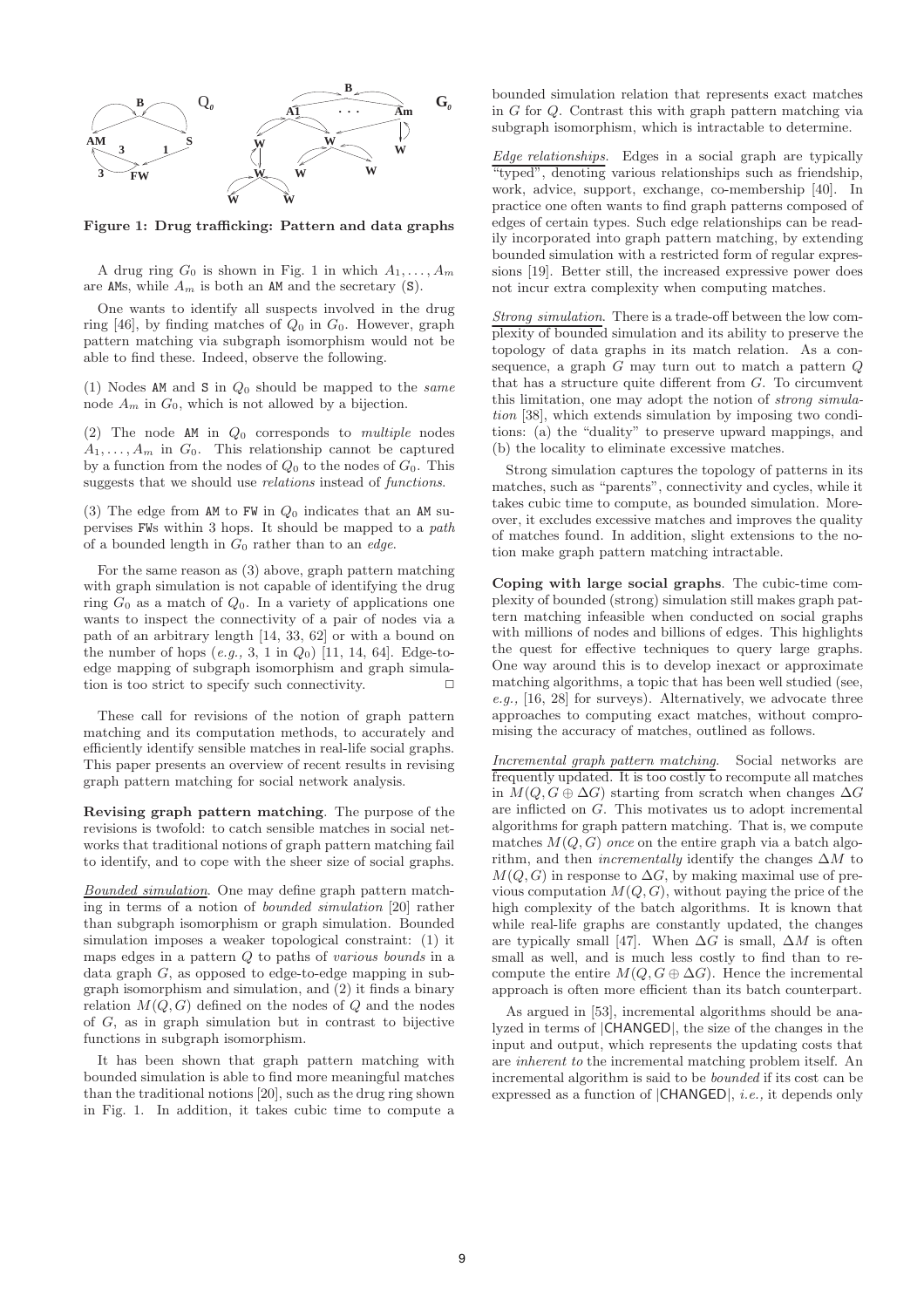on |CHANGED|, rather than on the size of the entire input  $(data graph G and pattern Q)$ . An incremental matching problem is said to be bounded if there exists a bounded incremental algorithm for it, and is unbounded otherwise.

We present an account of results on the boundedness analysis of incremental matching defined in terms of graph simulation, bounded simulation or subgraph isomorphism. The main result is negative: the problem is unbounded even for patterns of a restrictive form and updates consisting of a single edge insertion or deletion. Nonetheless, there exists an incremental algorithm for matching via bounded simulation such that its cost is a PTIME function of |CHANGED| and the size of pattern  $Q$ ; i.e., although it is unbounded, it is independent of the size of graph  $G$ . This often suffices since in practice,  $Q$  is typically much smaller than  $G$ .

Query preserving graph compression. It is unlikely that we can lower the complexity of computing the set  $M(O, G)$  of matches. Moreover, incremental pattern matching does not help us improve batch computation. To this end one may consider query preserving graph compression: for a class Q of queries, we find a smaller graph  $G_c$  for a given graph  $G$  via an efficient compression function, such that for all queries  $Q \in \mathcal{Q}, Q(G)$  can be found by computing  $Q(G_c)$ , the answer to  $Q$  in the smaller  $G_c$  [24]. In other words, while we may not change the complexity functions of graph queries, we reduce the size of their parameters, *i.e.*, the data graphs.

This approach has been verified effective for graph pattern matching in a variety of real-life social graphs, reducing the graphs by 57% in average [24]. In contrast to lossless compression schemes (e.g., [5, 12, 25]), query preserving compression is relative to a class Q of queries of users' choice, *i.e.*, it generates small  $G_c$  that preserves the information only relevant to queries in  $Q$  rather than for the entire original graph G. Hence, it achieves a better compression ratio. Moreover, any algorithm available for evaluating  $Q$  can be directly used to query  $G_c$  as is, without decompressing  $G_c$ .

Distributed graph pattern matching. Another approach for speeding up graph pattern matching in large social graphs is to employ distributed algorithms. One may partition a large graph G into fragments and distribute the fragments across different sites. Given a pattern graph Q, we partially evaluate Q over these fragments in parallel, and assemble the partial results to get the set  $M(Q, G)$  of matches for  $Q$ in the entire graph G. That is, we divide a large computational task into smaller ones of manageable sizes, and explore parallelism to conduct the computation. In fact many large real-life graphs are already fragmented and stored distributively in different sites, e.g., social networks [55], Web services networks [43] and RDF graphs [50].

It is natural to conduct distributed graph pattern matching by using partial evaluation (see [34] for a survey). Preliminary results [9, 15, 23] show that partial evaluation techniques yield distributed query evaluation algorithms with several performance guarantees: (a) each site is visited a fixed number of times, (b) the communication cost (network traffic) is determined by the fragmentation of  $G$  and the size of  $Q$ , independent of the size of  $G$ , and  $(c)$  the computational cost (response time) is determined by Q and the largest fragment of G in the partition, again independent of the size of G, by capitalizing on parallel computation.

**Organization**. This paper aims to provide an informal overview of important issues in the area, to incite interest. A survey of graph pattern matching algorithms is beyond the scope of this paper. In the rest of the paper, Section 2 reviews the traditional notions of graph pattern matching, and Section 3 introduces their revisions. Section 4 presents techniques for querying large social graphs, including incremental graph pattern matching, query preserving graph compression and distributed graph pattern matching. Finally, Section 5 identifies open research issues.

## **2. Traditional Graph Pattern Matching**

We begin with basic notations of data graphs and pattern graphs. We then review traditional graph pattern matching.

**Data graphs**. A *data graph* is a directed graph  $G =$  $(V, E, f<sub>A</sub>)$ , where

- $\bullet$  *V* is a finite set of nodes;
- $E \subseteq V \times V$ , in which  $(v, v')$  denotes an edge from node  $v$  to  $v'$ ; and
- $f_A(\cdot)$  is a function that associates each node v in V with a tuple  $f_A(v)=(A_1 = a_1,\ldots,A_n = a_n)$ , where  $a_i$  is a constant, and  $A_i$  is referred to as an *attribute* of v, written as  $v.A_i$ , carrying the contents of the node, e.g., label, keywords, blogs, rating.

**Pattern graphs**. A pattern graph is defined as  $Q =$  $(V_Q, E_Q, f_v, f_e)$ , where

- $V_Q$  is a finite set of nodes and  $E_Q$  is a set of directed edges, as defined for data graphs;
- $f_v(\cdot)$  is a function defined on  $V_Q$  such that for each node u,  $f_v(u)$  is the *predicate* of u, defined as a conjunction of atomic formulas of the form  $A$  op  $a$ ; here A denotes an attribute, a is a constant, and op is one of the comparison operators  $\langle \xi, \xi, \xi, \xi, \xi \rangle$ ; and
- $f_e(\cdot)$  is a function defined on  $E_Q$  such that for each edge  $(u, u')$  in  $E_Q$ ,  $f_e(u, u')$  is either a positive integer k or a symbol ∗.

Intuitively, the predicate  $f_v(u)$  of a node u specifies a search condition. We say that a node  $v$  in a data graph  $G$ satisfies the search condition of a pattern node  $u$  in  $Q$ , denoted as  $v \sim u$ , if for each atomic formula 'A op a' in  $f_v(u)$ , there exists an attribute A in  $f_A(v)$  such that v.A op a.

As will be seen in Section 3, an edge  $(u, u')$  in  $Q$  may be mapped to a path  $\rho$  in a data graph G, and  $f_e(u, u')$  imposes a bound on the length of  $\rho$ .

We refer to  $Q$  as a *simple pattern* if (a) for each node u in  $V_Q$ ,  $f_v(u)$  is a predicate ' $A = a$ ' defined on a unique attribute, referred to as the *label* of  $u$ ; and (b) for each edge  $(u, u')$  in  $E_Q$ ,  $f_e(u, u') = 1$ . Intuitively, a simple pattern inspects label equality and enforces edge to edge mappings, as in subgraph isomorphism and graph simulation.

**Graph pattern matching.** Consider a data graph  $G =$  $(V, E, f_A)$  and a simple pattern  $Q = (V_Q, E_Q, f_v, f_e)$ .

Subgraph isomorphism. A subgraph  $G' = (V', E', f'_A)$  of G matches Q, denoted as  $Q\leq_{\text{iso}} G'$ , if there exists a bijective function  $h(\cdot): V_Q \to V'$  such that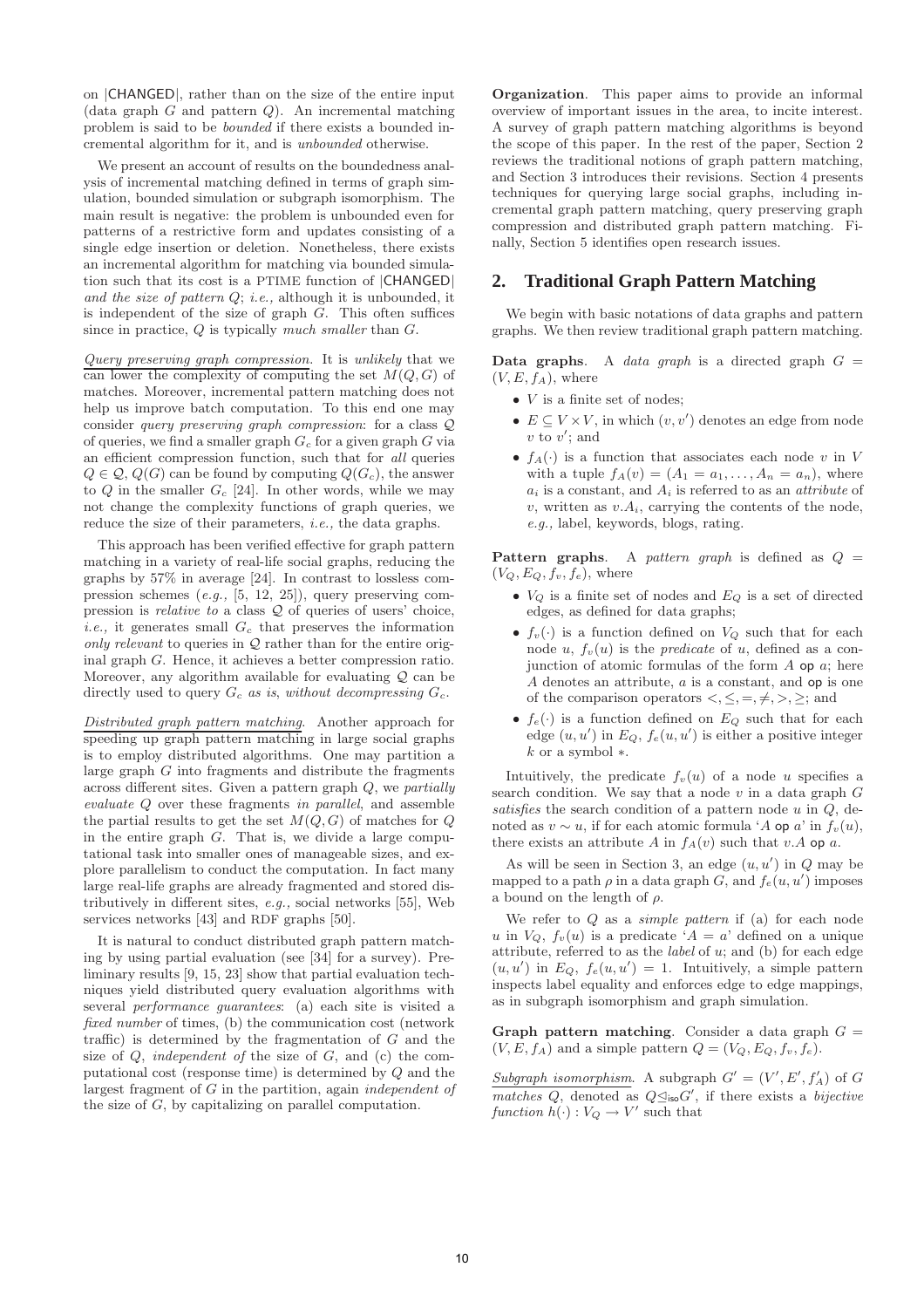

#### **Figure 2: Example data graphs and pattern graphs**

- $u \sim h(u)$  for each node  $u \in V_Q$ , and
- for each pair  $(u, u')$  of nodes in  $V_Q$ ,  $(u, u') \in E_Q$  iff  $(h(u), h(u')) \in E'.$

We use  $M_{\text{iso}}(Q, G)$  to denote the set of all subgraphs of G that are isomorphic to Q.

Graph simulation. Graph  $G$  matches the pattern  $Q$  via simulation, denoted by  $Q \leq_{\sf sim} G$ , if there exists a binary relation  $S \subseteq V_Q \times V$  such that

- for each node  $u \in V_Q$ , there exists a node  $v \in V$  such that  $(u, v) \in S$ ; and
- for each pair  $(u, v) \in S$ ,
	- **–** u ∼ v, and
	- $-$  for each edge  $(u, u')$  in  $E_Q$ , there exists an edge  $(v, v')$  in E such that  $(u', v') \in S$ .

We refer to  $S$  as a match in  $G$  for  $Q$ .

It is known that if  $Q \leq_{\text{sim}} G$ , then there exists a unique maximum match  $S_o$  [32], *i.e.*, for any match  $S$  in  $G$  for  $Q, S \subseteq S_o$ . We define  $M_{\text{sim}}(Q, G) = S_o$  if  $Q \trianglelefteq_{\text{sim}} G$ , and  $M_{\text{sim}}(Q, G) = \emptyset$  otherwise.

**Example 2:** Consider the simple pattern  $Q_1$  and data graphs  $G_1$ ,  $G_2$  and  $G_3$  shown in Fig. 2, where a node from a data graph satisfies the search condition of a pattern node if they have the same label. Observe the following.

(1)  $Q_1 \trianglelefteq_{\text{iso}} G_1$ . In contrast, no subgraph of  $G_2$  or  $G_3$  is isomorphic to  $Q_1$ , *i.e.*,  $M_{\text{iso}}(Q_1, G_i)$  is empty for  $i \in [2, 3]$ .

(2)  $Q_1 \trianglelefteq_{\text{sim}} G_1$  and  $Q_1 \trianglelefteq_{\text{sim}} G_2$ . A simulation match is a relation that maps a pattern node to multiple nodes in a graph, as opposed to functions in subgraph isomorphism. For example, node C in  $Q_1$  is mapped to two C nodes in  $G_2$ .

(3) In contrast,  $Q_1 \nleq_{\sf sim} G_3$ , *i.e.*,  $M_{\sf sim}(Q_1, G_3)$  is empty since the node A is not adjacent to C in  $G_3$ .

The graph pattern matching problem. Given a simple pattern  $Q$  and a data graph  $Q$ , the *graph pattern matching* problem via subgraph isomorphism (resp. graph simulation) is to compute  $M_{\text{iso}}(Q, G)$  (resp.  $M_{\text{sim}}(Q, G)$ ), *i.e.*, it is to find all the subgraphs of  $G$  that are isomorphic to  $Q$  (resp. the unique maximum match in  $G$  for  $Q$ ).

# **3. Graph Pattern Matching Revised**

As remarked earlier, to effectively and efficiently identify matches in emerging applications such as social networks, we have to revise the traditional notions of graph pattern matching. In this section we present several such revisions.

## **3.1 Matching with Bounded Simulation**

The first revision is based on a notion of bounded simulation, which revises graph simulation by allowing edge-topath mappings rather than edge-to-edge mappings, and by supporting search conditions beyond label equality.

Recall data graphs and pattern graphs defined in Section 2. Bounded simulation is defined for pattern graphs  $Q = (V_Q, E_Q, f_v, f_e)$  in which the search condition  $f_v(u)$ for each node  $u \in V_Q$  is a conjunction of atomic formulas, and the edge label  $f_e(u, u')$  for each  $(u, u') \in E_Q$  is either a positive integer  $k$  or a symbol  $*$ . In a data graph  $G = (V, E, f_A)$ , a path  $\rho$  from node v to v' is a sequence  $(v = v_0, v_1, \cdots, v_n = v')$  such that  $(v_{i-1}, v_i) \in E$  for all  $i \in [1, n]$ . The length of  $\rho$ , denoted by  $\text{len}(\rho)$ , is the number of edges on  $\rho$ . A path  $\rho$  is said to be *nonempty* if  $\text{len}(\rho) \geq 1$ .

**Bounded simulation** [20]. A data graph G matches a pattern Q via bounded simulation, denoted by  $Q \leq_{\sf sim}^{\sf B} G$ , if there exists a binary relation  $S \subseteq V_Q \times V$  such that

- for all  $u \in V_Q$ , there exists  $v \in V$  such that  $(u, v) \in S$ ;
- for each pair  $(u, v) \in S$ ,
	- **–** u ∼ v, and
	- $-$  for each edge  $(u, u')$  in  $E_Q$ , there exists a nonempty path  $\rho$  from v to v' in G such that  $(u', v') \in S$ , and  $\text{len}(\rho) \leq k$  if  $f_e(u, u') = k$ .

We refer to  $S$  as a match in  $G$  for  $Q$ .

Intuitively,  $(u, v) \in S$  if (1) the data node v in G satisfies the search condition specified by  $f_v(u)$  in  $Q$ ; and  $(2)$  each edge  $(u, u')$  in Q is mapped to a nonempty path  $\rho$  from v to v' in G, such that  $v, v'$  match  $u, u'$ , respectively; and moreover, when  $f_e(u, u')$  is k, it indicates a bound on the length of  $\rho$ , *i.e.*, *v* is connected to *v'* within *k* hops. When it is  $*, \rho$  can be a nonempty path of an arbitrary length.

**Example 3:** For the pattern graph  $Q_0$  and data graph  $G_0$ given in Fig. 1,  $Q_0 \leq_{\text{sim}}^{\text{B}} G_0$ : a match  $S_0$  in  $G_0$  for  $G_0$  maps B to B, AM to  $A_1, \ldots, A_m$ , S to  $A_m$ , and FW to all the W nodes.

Now consider the patterns  $Q_1$ ,  $Q_2$  and data graphs  $G_1$ ,  $G_2$  and  $G_3$  shown in Fig. 2. Then  $Q_2 \trianglelefteq_{\text{sim}}^{\text{B}} G_i$  for  $i \in [1,3]$ . In particular, both  $C$  nodes in  $G_3$  are valid matches of the node C in  $Q_2$ . In contrast,  $Q_1 \nleq_{\sf sim} G_3$ , and no subgraph of  $G_2$  or  $G_3$  is isomorphic to  $Q_1$ , as shown in Example 2.

**The graph pattern matching problem revised**. It has been shown [20] that there exists a unique maximum match  $S_M$  with bounded simulation such that for any match S in G for  $Q, S \subseteq S_M$  (when  $Q \nleq_{\text{sim}}^B G, S_M = \emptyset$ ). We refer to the maximum match as the match in  $G$  for  $Q$ , denoted as  $M^B_{\text{sim}}(Q, G)$ . Intuitively,  $M^B_{\text{sim}}(Q, G)$  captures all nodes of a community that match the pattern  $Q$  in a network  $G$ . The match  $M_{\text{sim}}^{\dot{B}}(Q, G)$  can be computed in cubic time.

**Theorem 1 [20]:** For any data graph  $G = (V, E, f_A)$  and pattern graph  $Q = (V_Q, E_Q, f_v, f_e),$ 

• there exists a unique maximum match  $M_{\text{sim}}^B(Q, G)$  in G for Q, and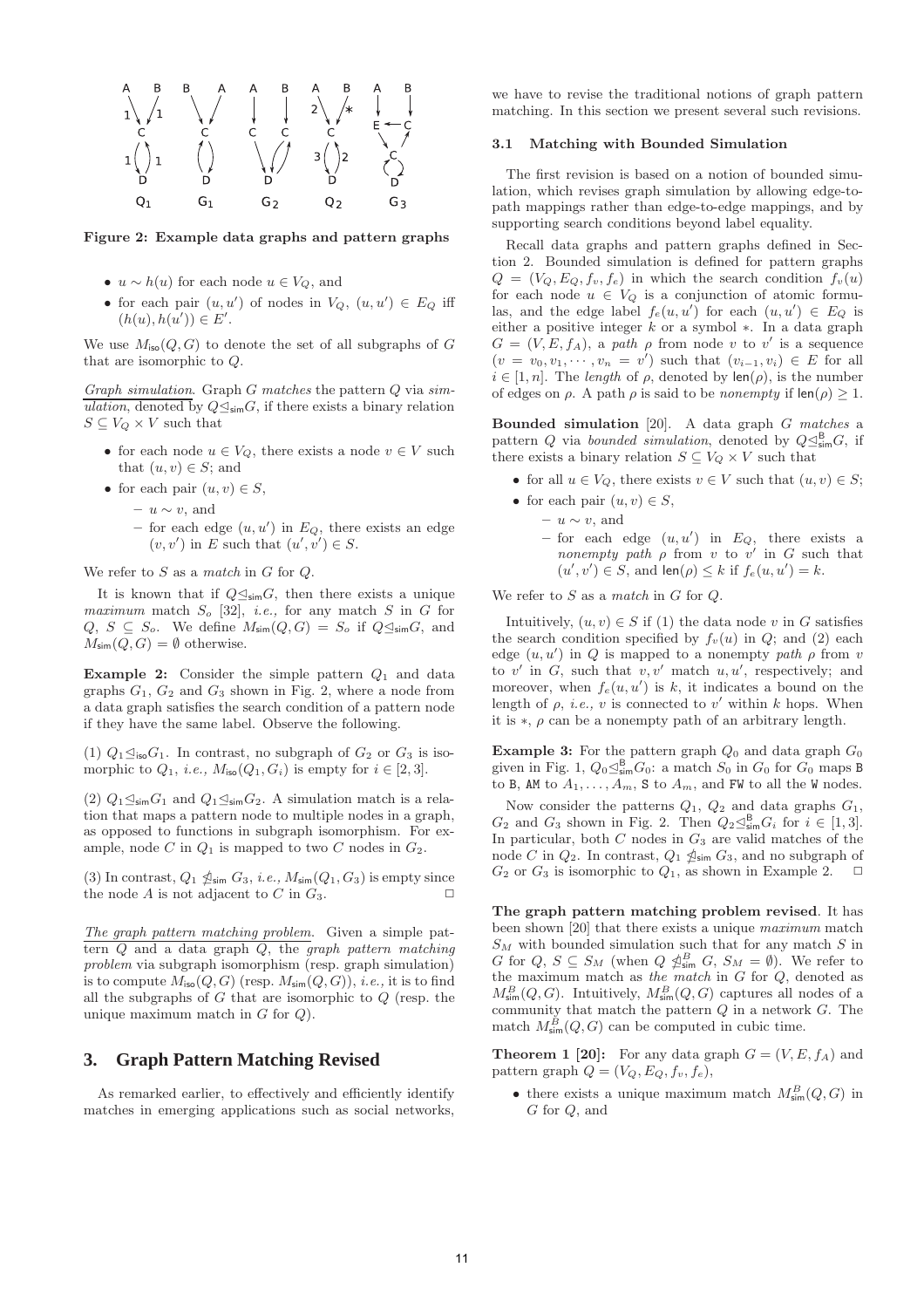• the relation  $M_{\text{sim}}^B(Q, G)$  can be computed in  $O(|V||E| +$  $|E_Q||V|^2 + |V_Q||V|$  time.  $\Box$ 

Observe that  $|M_{\text{sim}}^B(Q, G)| \leq |V| |V_Q|$ , in contrast to possibly exponentially large  $M_{\text{iso}}(Q, G)$ .

Given a pattern graph  $Q$  and a data graph  $Q$ , the graph pattern matching problem via bounded simulation is to compute the maximum match  $M_{\text{sim}}^B(Q, G)$ .

**Remarks**. To see the differences between various graph pattern matching metrics, observe the following.

(1) As opposed to subgraph isomorphism, bounded simulation supports (a) simulation relations rather than bijective functions, (b) predicates specifying search conditions based on the contents of nodes, and (c) edges to be mapped to (bounded) paths instead of edge-to-edge mappings.

(2) Graph simulation is a special case of bounded simulation, by only allowing simple patterns in which (a) all the nodes carry their labels as the only attributes, and (b) all the edges are labeled with 1, i.e., edge-to-edge mappings only.

(3) In contrast to the NP-hardness of subgraph isomorphism, graph pattern matching based on bounded simulation is in cubic-time. Compared to graph simulation, bounded simulation does not make our lives much harder. Indeed, it takes  $O((|V|+|V_Q|)(|E|+|E_Q|))$  time to decide graph simulation from  $Q$  to  $G$  [32]. In practice,  $Q$  is typically small.

(4) The notion of homeomorphism also allows edge-to-path mappings [27]. A graph  $H = (V_H, E_H)$  is homeomorphic to a graph  $G = (V, E)$  if there exists an injective function  $h: V_H \to V$  such that h maps edges in  $E_H$  to pairwise nodedisjoint simple paths of G. Bounded simulation differs from homeomorphism in that it is defined in terms of a relation rather than an injective function, and moreover, it does not require edges to be mapped to node-disjoint simple paths.

(5) Recall the notion of graph monomorphism: a graph  $Q =$  $(V_Q, E_Q)$  is monomorphic to a graph  $G = (V, E)$  if there exists an injective function  $h: V_Q \to V$  such that for each edge  $(u, u') \in E_Q$ ,  $(h(u), h(u'))$  is also an edge in E (cf. [16]). One might be tempted to extend graph monomorphism by allowing edge-to-path mappings, and define graph pattern matching based on this revised notion. Unfortunately, this revision makes graph pattern matching intractable [21].

**Theorem 2 [21]:** It is NP-complete to decide whether there exists a subgraph of a graph  $\tilde{G}$  that matches a pattern graph Q via the revised monomorphim. It remains NP-hard even when  $Q$  is a tree and  $G$  is an acyclic directed graph  $(DAG)$ .

(6) A notion of weak simulation was proposed in [45], which extends graph simulation by mapping an edge to an unbounded path, denoted by  $\leq_{\mathsf{Wsim}}$ . It is a special case of bounded simulation, when all the edges in a pattern graph are labeled with ∗. A graph H is said to be weakly similar to another graph G if  $H \leq_{\text{Wsim}} G$  and  $G \leq_{\text{Wsim}} H$ . It is shown [45] that the following problem is NP-complete: given two graphs  $G$  and  $H$ , it is to decide whether there exists a subgraph of  $G$  that is weakly similar to  $H$ .

(7) A revision of subgraph isomorphism was studied in [64], which allows edges in a pattern to be mapped to paths in a data graph with the same bound. Graph pattern matching defined in terms of this notion remains NP-complete.

(8) It is shown in [19, 20] experimentally that graph pattern matching based on bounded simulation is able to accurately identify a number of communities in real-life social networks that its traditional counterparts fail to find.

### **3.2 Incorporating Edge Relationships**

Bounded simulation can be readily extended to incorporate edge relationships. To do this we first revise the specifications of data graphs and pattern graphs as follows. Let  $\Sigma$  be a finite alphabet of *colors* denoting edge relationships, e.g., marriage, friendship, work, advice, support [40].

**Data graphs and pattern graphs**. A data graph is a directed graph  $G = (V, E, f_A, f_C)$ , where  $V, E, f_A(\cdot)$  are as defined earlier in Section 2, and  $f_C(\cdot)$  is a function defined on E such that for each edge e in E,  $f_C(e)$  is a color in  $\Sigma$ .

To define pattern graphs, a fragment of regular expressions of the following form was adopted in [19]:

$$
F ::= c \mid c^{\leq k} \mid c^+ \mid FF.
$$

Here (1) c is either a color in  $\Sigma$ , or a wildcard  $\Box$  that matches any color in  $\Sigma$  (expressed as a regular expression  $c_1 \cup \ldots \cup c_m$ , when  $\Sigma = \{c_i \mid i \in [1, m]\}$ ; (2) k is a positive integer, and  $c^{\leq k}$  denotes the regular expression  $c^1 \cup c^2 \cup \ldots \cup c^k$ , where  $c^j$  ( $j \in [1, k]$ ) denotes j occurrences of c; and (3)  $c^+$  denotes one or more occurrences of c.

As argued in [19], these regular expressions suffice to express edge relationships commonly found in practice. Moreover, their containment and equivalence problems can be decided in linear-time as opposed to PSPACE-completeness for general regular expressions. This allows us to develop effective optimization strategies for such pattern queries.

A regular pattern is defined as  $Q = (V_Q, E_Q, f_v, f_e)$ , where  $V_Q$ ,  $E_Q$  and  $f_v(\cdot)$  are as defined in Section 2, and for each edge  $(u, u')$  in  $E_Q$ ,  $f_e(u, u')$  is a regular expression in F. The edge  $(u, u')$  is to be mapped to a path of an unbounded length if  $f_e(u, u')$  contains  $c^+$  for some color c, and it is bounded otherwise (e.g., when  $f_e(u, u')$  is  $c^{\leq k}$ ).

**Regular pattern matching** [19]. A data graph G matches a regular pattern Q, denoted by  $Q \trianglelefteq_{\text{sim}}^R G$ , if there exists a binary relation  $S \subseteq V_Q \times V$  such that

- for each node  $u \in V_Q$ , there exists a node  $v \in V$  such that  $(u, v) \in S$ ;
- for each pair  $(u, v) \in S$ ,
	- **–** u ∼ v, and
	- $-$  for each edge  $(u, u')$  in  $E_Q$ , there exists a path  $\rho = (v = v_0, v_1, \ldots, v_n = v')$  in G such that the sequence  $f_C(v_0, v_1) \ldots f_C(v_{n-1}, v_n)$  of edge labels is a string in the language  $L(f_e(u, u'))$  of the regular expression  $f_e(u, u')$ .

Intuitively, a pattern edge  $(u, u')$  must be mapped to a path in the data graph G such that the edge colors on the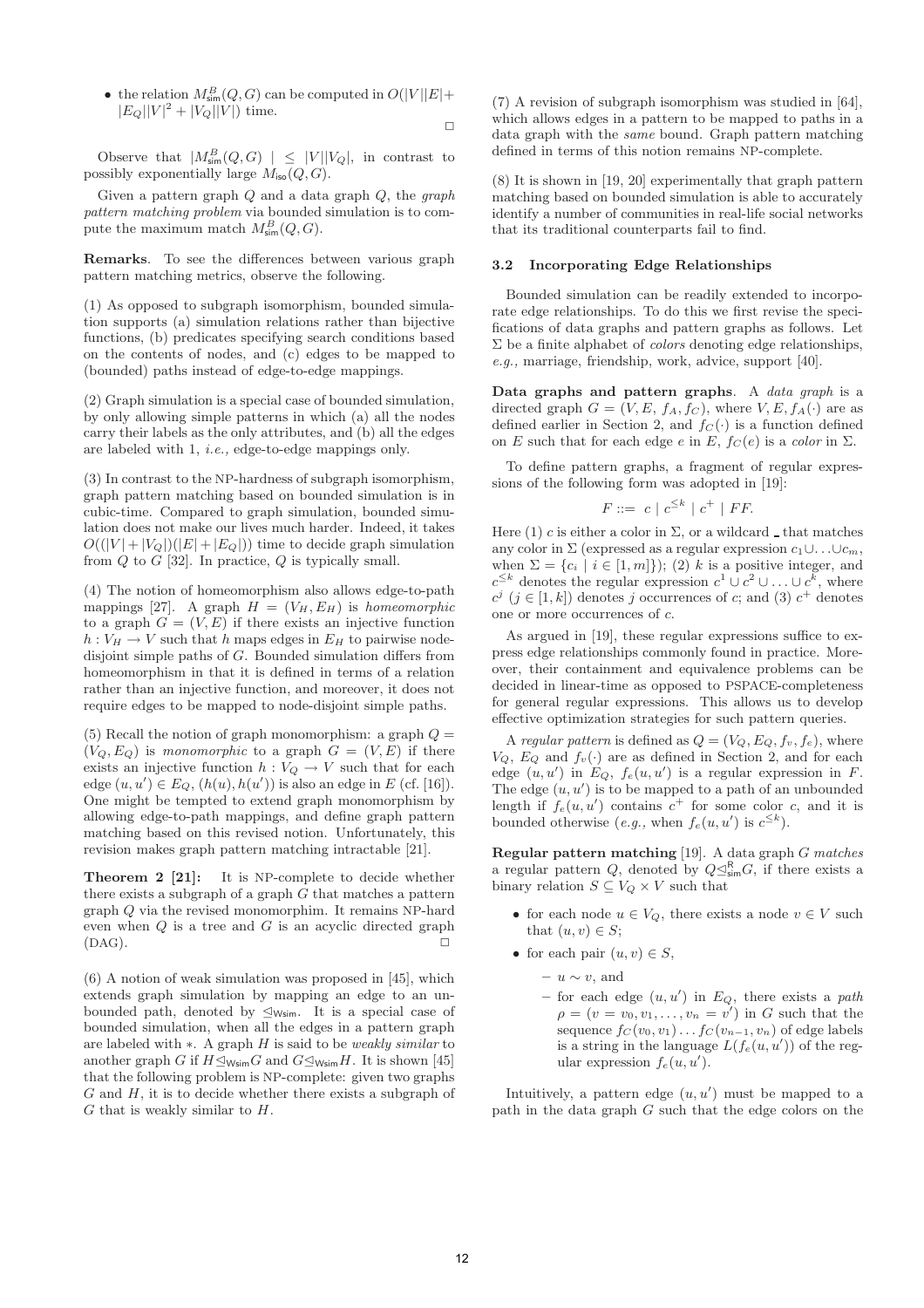

**Figure 3: Querying Essembly network**

path match the pattern specified by the regular expression  $f_e(u, u')$ . Note that bounded simulation is a special case of regular pattern matching, when  $\Sigma$  consists of a single color.

**Example 4:** Consider an *Essembly* network service [7], where users post and vote on controversial issues and topics. Each person has attributes such as userid, job, as well as a list of issues they support or disapprove, denoted by "sp" and "dsp", respectively. There are four types of relationships between a pair of persons: (1) friends-allies  $(fa)$ , connecting one user to a friend, if she shares the same views on most (more than half) topics that her friend votes for; (2) friends-nemeses (fn), from one user to a friend if she disagrees with her friend on most topics; and (3-4) similarly strangers-allies (sa) and strangers-nemeses (sn) are defined, relating a user to a stranger. Figure 3 depicts a part of the network as a data graph  $G_4$  that involves a debate on cloning research. In  $G_4$ , each edge has a type in  $\{\text{fa}, \text{fn}, \text{sa}, \text{sn}\}.$ 

Consider a regular pattern  $Q_3$  posed on  $G_4$ , which is also shown in Fig. 3. It is issued by a person  $D$  identified by id "Alice001" who supports "cloning". The person would like to find all her friends-nemeses (via fn) who are doctors, and are against "cloning" (node  $B$ ). She also wants to know if there are people such that (a) they are biologists (nodes C), support "cloning research", and are connected within 2 hops to someone via fa relationships, who is in turn within 2 hops to person D via sa (edge  $(C, D)$ ); (b) they are in a scientist group with friends all sharing the same view towards cloning (edge  $(C, C)$ ); and moreover, (c) these biologists are against those doctor friends of her, and vice versa, via paths of certain patterns (edges  $(C, B)$  and  $(B, C)$ ).

One can verify that  $Q_3 \trianglelefteq_{\text{sim}}^R G_4$ . Indeed,  $B_i \sim B$   $(i \in [1, 2]),$  $C_j \sim C$  (j ∈ [1,3]) and  $D_1 \sim D$ . In addition, the edge from C to D (labeled with  $fa^{\leq 2}$ sa<sup> $\leq 2$ </sup>) in  $Q_3$  is mapped to a path  $C_3 \xrightarrow{fa} C_1 \xrightarrow{sa} D_1$  in  $G$ ; similarly for other edges in  $Q_3$ .  $\Box$ 

**Complexity**. One can define the maximum match in a data graph G for a regular pattern Q, denoted by  $M_{\text{sim}}^R(Q, G)$ , along the same lines as its counterpart for bounded simulation. The result below tells us that adding edge relationships does not incur extra complexity to graph pattern matching. Note that the complexity might be higher if general regular expressions were adopted in pattern graphs.

**Theorem 3 [19]:** For any data graph  $G = (V, E, f_A, f_C)$ and regular pattern  $Q = (V_Q, E_Q, f_v, f_e)$ ,



**Figure 4: Social matching: pattern and data graphs**

- there exists a unique maximum match relation  $M^R_{\text{sim}}(Q, G)$ , and
- $M_{\text{sim}}^R(Q, G)$  is computable in  $O(|V||E| + m|E_Q||V|^2 +$  $|V_Q||V|^2$ ) time, where m is the number of distinct edge colors in pattern  $Q$ .

#### **3.3 Capturing Graph Topology**

The low complexity of graph pattern matching based on (bounded) simulation comes at a price: (bounded) simulation may match a graph  $G$  and a pattern  $Q$  with radically different structures, as illustrated by the following example.

**Example 5:** Consider a real-life example taken from [59]. A headhunter wants to find a biologist (Bio) to help a group of software engineers (SE's) analyze genetic data. To do this, she uses an expertise recommendation network  $G<sub>5</sub>$ , as depicted in Fig. 4. In  $G_5$ , a node denotes a person labeled with expertise, and an edge indicates recommendation, e.g.,  $HR_1$  recommends  $Bio_1$ . In the figure there is an edge from each DM<sub>i</sub> (data mining specialist) to Bio<sub>3</sub>, for  $i \in [1, k]$ .

The biologist Bio needed is specified with a pattern graph  $Q_4$ , also shown in Fig. 4. Intuitively, the Bio has to be recommended by: (a) an  $HR$  person; (b) an  $SE$ , *i.e.*, the Bio has experience working with  $SE$ 's; and (c) a DM, as data mining techniques are needed for the job. Moreover, (d) the SE is recommended by the same HR who recommends the Bio, and (e) there is an artificial intelligence expert (AI) who recommends the DM and is recommended by a DM. The edges in  $Q_4$  are labeled 1 (omitted).

When subgraph isomorphism is used, no match can be found, *i.e.*, no subgraph of  $G_5$  is isomorphic to  $Q_4$ .

When (bounded) graph simulation is adopted, all four biologists in  $G_5$  are matches of Bio in  $Q_4$ . However, Bio<sub>1</sub> and Bio<sup>2</sup> are recommended by either HR only or by SE only in  $G_5$ , and Bio<sub>3</sub> by neither an HR nor an SE. Hence they are not the ones that the headhunter really wants. Only Bio<sup>4</sup> satisfies all these conditions and makes a good candidate.

This tells us that (bounded) simulation does not preserve the topology well, and may return excessive "matches" that one does not want. Indeed, observe the following. (a) While  $Q_4$  is a connected graph (via undirected paths),  $G_5$  is disconnected, but  $G_5$  matches  $Q_4$  via simulation. (b) Node Bio in  $Q_4$  has three "parents", but it matches nodes Bio<sub>1</sub> and  $\overrightarrow{Bo_2}$  in  $G_5$  that have a single "parent" each. Here abusing notations of trees, for a pair  $u, u'$  of nodes, we refer to  $u'$  as a *child* of  $u$  (or  $u$  as a *parent* of  $u'$ ) if there exists an edge  $(u, u')$ . (c) The directed cycle with two nodes AI and DM in  $Q_4$  matches the long cycle consisting of  $\mathsf{Al}_1, \mathsf{DM}_1, \ldots, \mathsf{Al}_k$ ,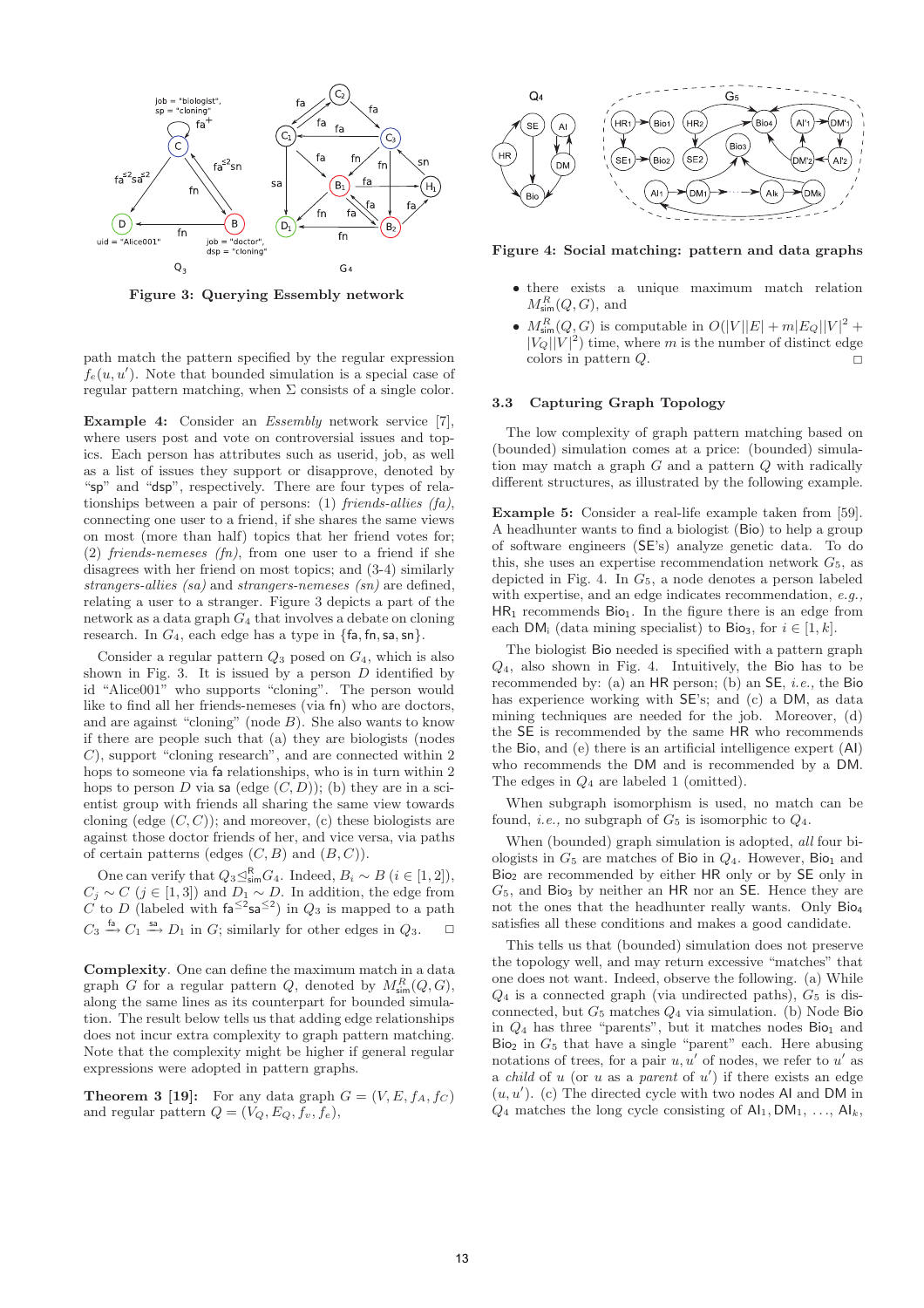$DM_k$ ,  $Al_1$  in  $G_5$ , and the undirected cycle with nodes HR, SE and Bio in  $Q_4$  matches the tree rooted at HR<sub>1</sub> in  $G_5$ .  $\Box$ 

**Strong simulation** [38]. To circumvent the limitations of (bounded) simulation, one can use a notion of strong simulation by imposing two conditions on simulation [42]: duality and locality. These conditions aim to capture the topology of graphs and eliminate excessive matches, while retaining a low PTIME computational complexity. To simplify the discussion we define strong simulation as a revision of graph simulation. Nevertheless, this notion can be readily defined for bounded simulation with regular graph patterns.

Dual simulation. A data graph  $G$  matches a simple pattern Q based on *dual simulation*, denoted by  $Q \trianglelefteq_D G$ , if

- $Q \leq_{\text{sim}} G$  with a binary match relation  $S \subseteq V_Q \times V$ , and
- for each pair  $(u, v) \in S$  and each edge  $(u_2, u)$  in  $E_q$ , there exists an edge  $(v_2, v)$  in E such that  $(u_2, v_2) \in S$ .

Intuitively, dual simulation enhances graph simulation by preserving both the child and parent relationships.

One can verify that for any simple pattern Q and data graph G, there is a unique maximum match relation based on dual simulation, along the same lines as Theorem 1.

Locality. We enforce the locality by requiring matches to be contained in a subgraph of a certain radius. Indeed, as observed in [8], when social distance increases, the closeness of relationships decreases and the relationships may become irrelevant. Therefore, it often suffices in practice to consider only those matches of a pattern that fall in a small subgraph. To specify the locality, we need the following notions.

(1) A graph  $(V_s, E_s, f_s)$  is a subgraph of data graph  $G =$  $(V, E, f_A)$ , denoted as  $G[V_s, E_s]$ , if (a) for each  $v \in V_s$ ,  $v \in V$ and  $f_s(v) = f_A(v)$ , and (b) for each edge  $e \in E_s$ ,  $e \in E$ .

(2) An *undirected path*  $\rho$  in a data graph G is a sequence of nodes  $(v_1,\ldots,v_n)$  such that either  $(v_i,v_{i+1})$  or  $(v_{i+1},v_i)$  is an edge in G for all  $i \in [1, n-1]$ .

(3) Given two nodes  $v, v'$  in a graph  $G$ , the *distance* between v and v', denoted by  $dist(v, v')$ , is the length of the shortest undirected path between  $v$  and  $v'$  in  $G$ .

The *diameter* of a graph  $G$ , denoted by  $d_G$ , is the longest shortest distance between all pairs of nodes in  $G$ , *i.e.*,  $d_G$  $max(di**s**(v, v'))$  for all nodes  $v, v'$  in  $G$ .

(4) For a node  $v$  in a graph  $G$  and a non-negative integer r, the r-radius subgraph centered at  $v$  is a subgraph of  $G$ , denoted by  $\tilde{G}[v, r]$ , such that (1) it contains all and only those nodes  $v'$  in G with  $dist(v, v') \leq r$ , and (2) it has exactly the edges that appear in G over the same node set.

We will enforce the locality by using the following notion. Consider a subgraph  $\hat{G}[v, r]$  such that  $Q \leq_D \hat{G}[v, r]$  with the maximum match relation  $S$ . The match graph w.r.t.  $S$  is a graph  $G_s = (V_s, E_s)$  in which (1) a node  $v \in V_s$  iff it is in S, and (2) an edge  $(v, v') \in E_s$  iff there exists an edge  $(u, u')$ in Q with  $(u, v) \in S$  and  $(u', v') \in S$ .

Strong simulation. A data graph G matches a simple pattern Q via strong simulation, denoted by  $Q \leq_{\sf sim}^{\sf S} G$ , if

- there is a node v in G such that  $Q \trianglelefteq_D \hat{G}[v, d_Q]$ , and
- the match graph  $G_s$  w.r.t. S is a subgraph of  $\hat{G}[v, d_{\Omega}]$ ,

where  $d_Q$  is the diameter of  $Q$ , and  $S$  is the maximum match for  $Q \trianglelefteq_D \hat{G}[v, d_Q]$ . We refer to  $G_s$  as a match in G for Q.

Intuitively, a match  $G_s$  of  $Q$  satisfies the following conditions: (1) it preserves both the child and parent relationships of Q; and (2)  $G_s$  is contained in a subgraph  $\hat{G}[v, d_Q]$ of  $G$  with a radius bounded by the diameter of  $Q$ ; and  $(3)$ all the nodes and edges needed to match Q in  $\hat{G}[v, d_{Q}]$  are contained in  $G_s$ ; these rules out excessively large matches.

**Example 6:** Consider pattern graph  $Q_4$  and data graph  $G_5$ of Fig. 4. Observe the following. (1) No subgraph of  $G_5$  is isomorphic to  $Q_4$ . Indeed, there exists no directed cycle in  $G_5$  that matches the direct cycle DM, AI, DM in  $Q_4$ .

(2) When simulation is adopted, the entire data graph  $G<sub>5</sub>$  is included in the match relation, which maps HR, SE, Bio, DM and Al in  $Q_4$  to  $\{HR_1, HR_2\}$ ,  $\{SE_1, SE_2\}$ ,  $\{Bio_1, Bio_2, Bio_3, Bio_4\}, \{ DM'_1, DM'_2, DM_1, ..., DM_k \}$  and  ${AI'_1, AI'_2, AI_1, \ldots, AI_k}$  in  $G_5$ , respectively.

(3) When it comes to strong simulation, the connected component  $G_s$  of  $G_5$  that contains  $\text{Bio}_4$  is the only match, which maps HR, SE, Bio, DM and Al in  $Q_4$  to  $\{HR_2\}$ ,  $\{SE_2\}$ ,  $\{Bio_4\}$ ,  $\{DM'_1, DM'_2\}$  and  $\{Al'_1, Al'_2\}$  in  $G_5$ , respectively. Indeed, one can verify the following: (1)  $Q_4 \trianglelefteq_D G_s$ , mapping Bio in  $Q_4$ only to Bio<sub>4</sub> in  $G_5$ ; and (b) the subgraph centered at Bio<sub>4</sub> with radius 3 (the diameter of  $Q_4$ ) is exactly  $G_s$ . As opposed to simulation, the cycle  $\mathsf{Al}_1, \mathsf{DM}_1, \ldots, \mathsf{Al}_k, \mathsf{DM}_k, \mathsf{Al}_1$ in  $G_5$  is rightfully excluded from the match.  $\Box$ 

**Graph pattern matching**. Given a graph G and a simple pattern Q, matching via strong simulation is to find the set  $M^S_{\text{sim}}(Q, G)$  of all matches  $G_s$  in G for Q, such that  $Q \leq_D$  $\hat{G}[v, d_{Q}]$  for some node v in G, and  $G_s$  is the match graph with the maximum match relation S for  $Q \trianglelefteq_D \hat{G}[v, d_Q]$ .

Matching via strong simulation is also in cubic time.

**Theorem 4 [38]:** For any data graph  $G = (V, E, f_A)$ and simple pattern  $Q = (V_Q, E_Q, f_v, f_e), M_{sim}^S(Q, G)$  is computable in  $O(|V|(|V| + (|V_Q| + |E_Q|)(|V| + |E|)))$  time.  $\Box$ 

It has been shown [38] that strong simulation preserves the following topological structures in graph pattern matching.

- *Child relationship*. If a node u in the pattern graph Q matches node  $v$  in the data graph  $G$ , then each child of  $u$  in  $Q$  must match a child of  $v$  in  $G$ .
- Parents. If a node  $u$  in  $Q$  matches node  $v$  in  $G$ , then each parent of  $u$  also matches a parent of  $v$ .
- *Connectivity*. If Q is connected, then so are matches of Q in G. Here a graph is connected if for each pair of nodes in the graph, there exists an undirected path connecting them.
- Cycles. An undirected (resp. directed) cycle in Q must match an undirected (resp. directed) cycle in G.
- Bounded matches. For any match  $G_s$  of  $Q$  in  $G$ , its diameter is no larger than  $2 * d_Q$ . Moreover, there exist at most |V| matches in  $M_{\text{sim}}^S(Q, G)$ .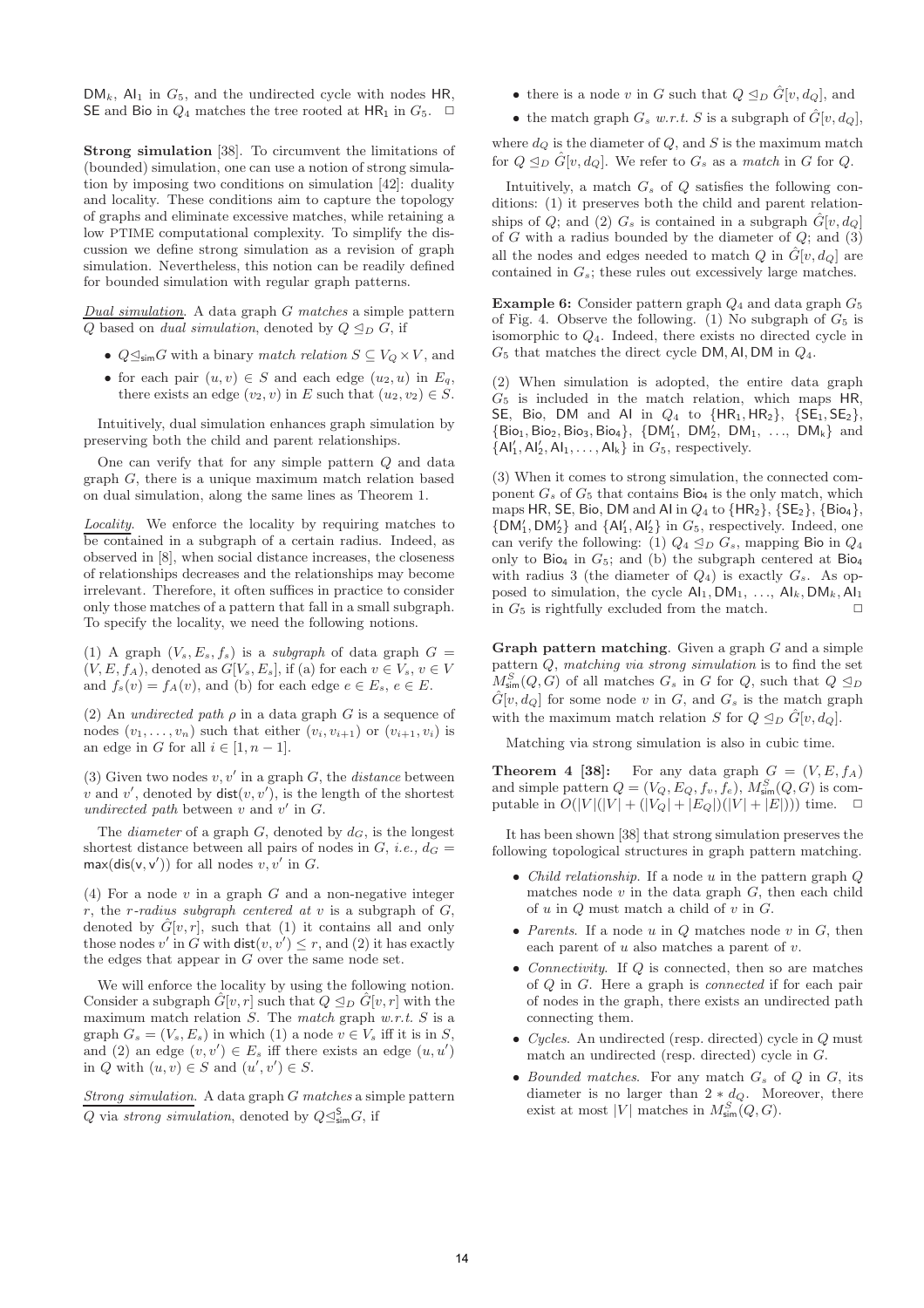| matching                                                   | complexity     | cardinality              |
|------------------------------------------------------------|----------------|--------------------------|
| $\mathcal{Q}_{\text{iso}}$ (subgraph isomorphism)          | NP-complete    | $O( V ^{ V_Q })$         |
| $\mathcal{Q}_{sim}$ (graph simulation)                     | quadratic time | $O( V  V_0 )$            |
| $\mathcal{Q}_{\text{sim}}^{\text{B}}$ (bounded simulation) | cubic time     | $O( V  V_O )$            |
| $\mathcal{Q}_{sim}^R$ (with regular patterns)              | cubic time     | $\overline{O( V } V_O )$ |
| $\leq^5_{\rm sim}$ (strong simulation)                     | cubic time     |                          |

**Table 1: Graph pattern matching**

In contrast, (1) graph simulation does not preserve the parent relationships, connectivity and undirected cycles as we have seen in Example 5, while it preserves the child relationships and directed cycles. (2) Dual simulation does not have bounded matches, but it preserves the child relationships, parents, connectivity, directed and indirectly cycles. Graph pattern matching based on subgraph isomorphism preserves all the structural properties given above.

The connections between graph simulation, dual simulation, strong simulation and subgraph isomorphism are:

**Proposition 5 [38]:** For any simple pattern Q and any data graph G,

- if  $Q \trianglelefteq_{\text{iso}} G$ , then  $Q \trianglelefteq_{\text{sim}}^{\text{S}} G$ ;
- if  $Q \trianglelefteq^S_{\text{sim}} G$ , then  $Q \trianglelefteq_D G$ ; and
- if  $Q \leq_D G$ , then  $Q \leq_{\sf sim} G$ .

It is shown [38] analytically and experimentally that graph pattern matching based on strong simulation further improves the quality of matches found by bounded simulation.

**Tractable Boundary for Matching**? One might want to find a notion of graph pattern matching that preserves maximum graph topology, and characterize PTIME along the same lines as how Fagin's theorem characterizes NP [48]. This is, however, very challenging. Indeed, as observed in [30], in graph theory Fagin's theorem implies that "if no logic captures PTIME, then  $P \neq NP$ ".

Below we present two negative results: extending strong simulation makes its computation from PTIME to NP-hard.

Bounded cycles. Given a pattern  $Q$  and a graph  $G$  such that  $\overline{Q \trianglelefteq_D G}$  with the maximum match relation  $S$ , the bounded cycle problem is to decide whether the longest simple cycle in the match graph  $w.r.t. S$  is no longer than the longest simple cycle in Q. Obviously bounded cycle is a desirable locality property that one would have wanted to further impose on strong simulation. Unfortunately, this additional condition would make graph pattern matching intractable.

**Theorem 6 [38]:** The bounded cycle problem is coNPhard even when pattern graphs contain a single cycle.  $\Box$ 

Bisimulation. One might be tempted to use graph bisimulation [42] rather than graph simulation in graph pattern matching. A graph  $G_s$  matches a pattern graph  $Q$  via bisimulation, denoted by  $Q \simeq G_s$ , if  $Q \leq_{\sf sim} G_s$  with the maximum match relation S and  $G_s \trianglelefteq_{sim} Q$  with the inverse  $S^-$  of S as its maximum match relation. Pattern matching via bisimulation is to find all subgraphs  $G_s$  of a graph  $G$  such that  $Q \simeq G_s$ . Graph bisimulation is a notion stronger than simulation but weaker than isomorphism.



**Figure 5: Querying FriendFeed incrementally**

However, pattern matching via bisimulation becomes intractable. Indeed, subgraph bisimulation is NP-hard [18], although graph bisimulation is solvable in PTIME [42]. In contrast, subgraph simulation is equivalent to graph simulation, *i.e.*, checking whether there exists a subgraph  $G_s$  of  $G$ such that  $Q \leq_{\text{sim}} G_s$  is the same as checking whether  $Q \leq_{\text{sim}} G$ .

**Summary**. Table 1 summarize various notions of graph pattern matching, along with the complexity of computing  $M(Q, G)$  and the cardinality of  $M(Q, G)$ , for data graph  $G = (V, E, f_A, f_C)$  and pattern graph  $Q = (V_Q, E_Q, f_v, f_e)$ .

## **4. Querying Large Social Graphs**

Graph pattern matching is costly: NP-complete for subgraph isomorphism [29], quadratic-time for simulation [32], and cubic-time for bounded (strong) simulation [20]. As remarked earlier, real-life social graphs are typically large. These highlight the need for techniques to cope with large social graphs. In this section we present three such approaches.

#### **4.1 Incremental Graph Pattern Matching**

The first approach is incremental graph pattern matching, to accommodate the dynamic nature of social networks.

**Incremental approach**. Given a pattern graph Q, a data graph G, the matches  $M(Q, G)$  in G for Q and changes  $\Delta G$ to G, incremental graph pattern matching is to find changes  $\Delta M$  to the matches such that  $M(Q, G \oplus \Delta G) = M(Q, G) \oplus$  $\Delta M$ , where (1)  $\Delta G$  consists of a set of edges to be inserted into or deleted from  $G$ , and  $(2)$  operator  $\oplus$  applies changes  $\Delta S$  to S, where S is a data graph G or the match result M.

As opposed to batch algorithms that recompute the new output starting from scratch, an incremental matching algorithm aims to minimize unnecessary recomputation and improve response time. Indeed, in real life  $\Delta G$  is typically small. For example, only 5% to 10% of nodes are updated weekly [47]. When  $\Delta G$  is small,  $\Delta M$  is often small as well. and is much less costly to compute than  $M(Q, G \oplus \Delta G)$ .

**Example 7:** Figure 5 depicts graph  $G_6$  (excluding edges  $e_1-e_5$ ), a fraction of FriendFeed (a social networking service http://friendfeed.com/). Also shown in Fig. 5 are patterns  $Q_5$  and  $Q_6$  (all the edges in  $Q_6$  are labeled with 1 and are omitted). With bounded simulation,  $M_{\text{sim}}^B(Q_5, G_6)$  is the relation  $\{(\text{CTO}, \text{Ann}), (\text{DB}, \text{Pat}), (\text{DB}, \text{Dan}), (\text{Bio}, \text{Bill}), (\text{Bio}, \text{th)}\}$ Mat)}. With subgraph isomorphism, the set  $M_{\text{iso}}(Q_6, G_6)$  of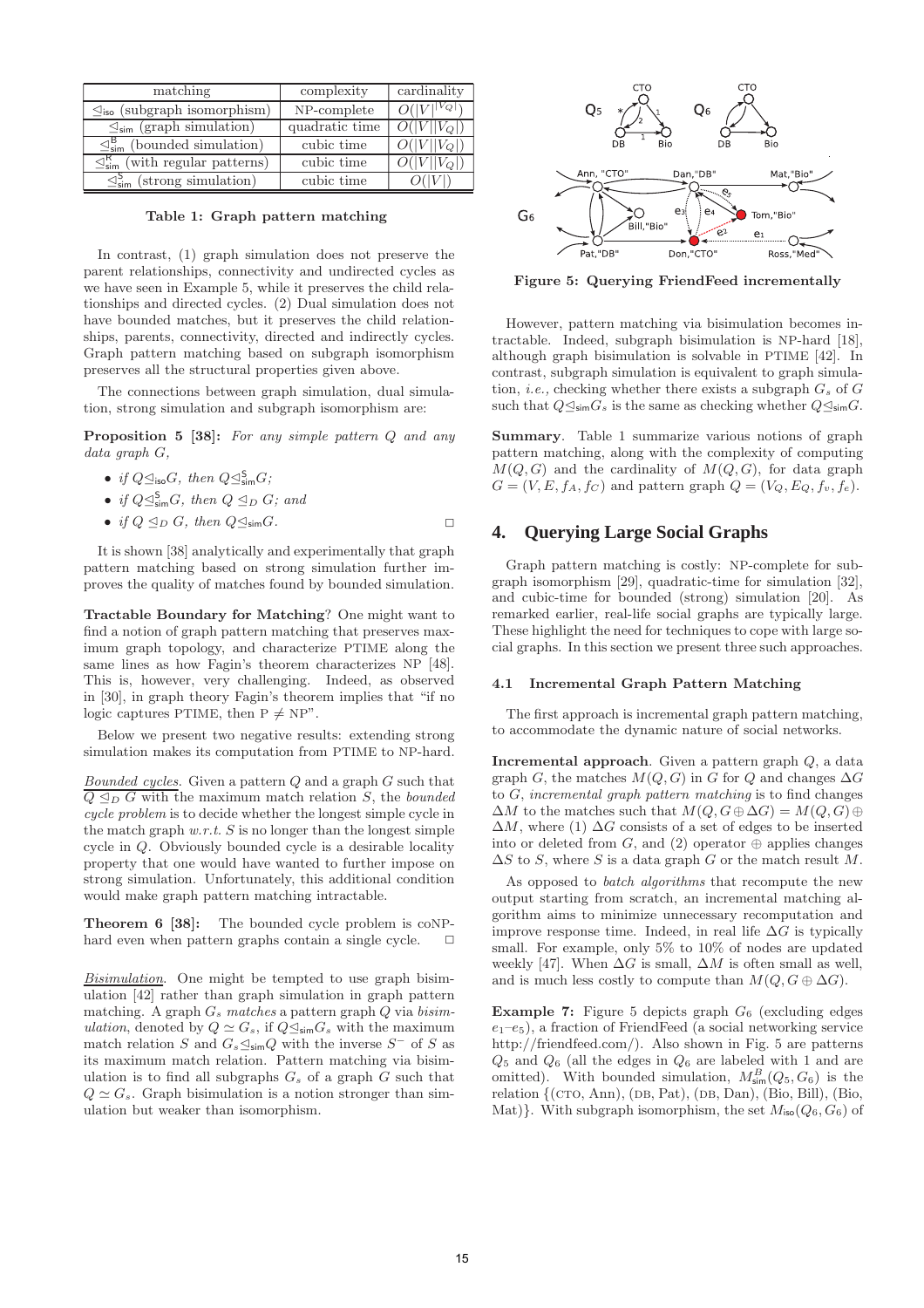matches in  $G_6$  for the simple pattern  $Q_6$  consists of a single subgraph of G induced by nodes Ann, Pat and Bill.

Suppose that  $G_6$  is updated by inserting five edges  $e_1-e_5$ , denoted by  $\Delta G$ . Then (1)  $\Delta G$  incurs increment  $\Delta M_1$  to  $M_{\text{sim}}^B(Q_5, G_6)$  consisting of two new pairs (CTO, Don) and (Bio, Tom). This yields the new output  $M_{\text{sim}}^B(Q_5, G_6 \oplus \Delta G)$  $= M_{\text{sim}}^B(Q_5, G_6) \cup \Delta M_1$ . (2) The new matches  $M_{\text{iso}}(Q_6, G_6 \oplus$  $\Delta G$ ) =  $M_{\text{iso}}(Q_6, G_6) \cup \Delta M_2$ , where  $\Delta M_2$  consists of the subgraph of  $G_6 \oplus \Delta G$  induced by edges  $e_2-e_5$ .

When  $\Delta G$  is small, the change  $\Delta M_1$  (resp.  $\Delta M_2$ ) to the old output  $M_{\text{sim}}^B(Q_5, G_6)$  (resp.  $M_{\text{iso}}(Q_6, G_6)$ ) is also small. When  $G$  is large as commonly found in practice, it is less costly to find  $\Delta M_1$  (resp.  $\Delta M_2$ ) than to recompute the entire  $M_{\text{sim}}^B(Q_5, G_6 \oplus \Delta G)$  (resp.  $M_{\text{iso}}(Q_6, G_6 \oplus \Delta G)$ ).  $\Box$ 

**Boundedness analyses**. As pointed out in [53], the traditional complexity analysis for batch algorithms is no longer adequate for incremental algorithms. Indeed, it is not very informative to define the cost of an incremental algorithm as a function of the size of the input. Instead, one should analyze the algorithms in terms of |CHANGED|, the size of the changes in the input and output, i.e., the updating costs that are inherent to the incremental problem itself. Below we analyze graph pattern matching in terms of |CHANGED|, with (bounded) simulation and subgraph isomorphism.

To characterize |CHANGED|, we define the following.

Result graphs. The result graph  $G_r = (V_r, E_r)$  of a pattern Q in a graph G is a graph representing the matches  $M(Q, G)$ .

- For bounded simulation,
	- $-V_r$  consists of all the nodes v in G such that  $(u, v) \in M^B_{\text{sim}}(Q, G),$  *i.e.*, *v* is a match of some pattern node  $u$  in the maximum match;
	- $-$  for each edge  $(u_1, u_2)$  in  $Q$ , there exists an edge  $(v_1, v_2) \in E_r$  iff  $(u_1, v_1)$  and  $(u_2, v_2)$ are in  $M_{\text{sim}}^B(Q, G)$  and moreover, there exists a nonempty path  $\rho$  from  $v_1$  to  $v_2$  that satisfies the bound specified for  $(u_1, u_2)$  in  $Q$ . That is, the edge  $(v_1, v_2)$  indicates a path in G to which the pattern edge  $(u_1, u_2)$  is mapped.

Similarly result graphs are defined for simulation.

• For subgraph isomorphism,  $G_r$  is the disjoint union of all the subgraphs of G in  $M_{\text{iso}}(Q, G)$ .

Affected areas. The changes  $\Delta M$  in the matches are characterized in terms of the affected area in the result graph. Let  $G_r$  and  $G'_r$  be the result graphs of Q in G and  $G \oplus \Delta G$ , respectively. Then the affected area AFF of  $G_r$  by  $\Delta G$  is defined to be the difference between  $G_r$  and  $G'_r$ , *i.e.*, the changes in both nodes and edges inflicted by  $\Delta G$ .

*Bounded incremental algorithms.* We define  $|CHANGED|$  =  $|\Delta G| + |\text{AFF}|$ , which indicates the size of changes in the data graph (input) and match results (output). An incremental algorithm is bounded if its complexity is determined only by  $|CHANGED|$ , independent of G. It is said to be *optimal* if it is in  $O(|\mathsf{CHANGED}|)$  time, which characterizes the amount of work that is absolutely necessary to perform for any incremental algorithm. An incremental matching problem is

| matching                                                | bounded                                                     | semi-bounded           |
|---------------------------------------------------------|-------------------------------------------------------------|------------------------|
|                                                         | $\times$ (unit updates)                                     | $\times$ (NP-complete) |
| $\mathrel{\mathop{\triangle}\!\!\!\!\triangleleft}$ sim | $\checkmark$ (unit deletions)<br>$\times$ (unit insertions) |                        |
|                                                         | $\times$ (unit updates)                                     |                        |

**Table 2: Incremental graph pattern matching**

said to be *bounded* if there exists a bounded incremental algorithm for it, and is unbounded otherwise.

We say that an incremental graph pattern matching problem is *semi-bounded* if there exists an algorithm for it such that its cost is a PTIME function of  $|CHANGED|$  and  $|Q|$ . That is, its cost depends only on the size of the changes and the size of pattern Q, independent of the size of data graph G. A semi-bounded incremental algorithm often suffices in practice since the size of pattern Q is typically small.

**Boundedness results**. Consider a pattern Q, a data graph G and changes  $\Delta G$ . We call  $\Delta G$  a unit update if it consists of a single edge insertion or deletion, and a batch update if it is a sequence of edge insertions and deletions. We say that Q is a path pattern if it consists of a single path.

The results below tell us that pattern matching based on (bounded) simulation is unbounded even for unit updates and path patterns. Nevertheless, it is semi-bounded [22].

**Theorem 7 [22]:** The incremental simulation problem is

- (1) unbounded even for unit updates and general patterns;
- (2) bounded for (a) single-edge deletions and general patterns, and for (b) single-edge insertions and DAG patterns, in optimal time  $O(|\mathsf{AFF}|)$ ; and
- (3) semi-bounded, in  $O(|\Delta G|(|Q||\mathsf{AFF}| + |\mathsf{AFF}|^2))$  time for batch updates and general patterns.  $\Box$

**Theorem 8 [22]:** Incremental bounded simulation is

- (1) unbounded even for unit updates and path patterns;
- (2) semi-bounded, in  $O(|\Delta G|(|Q||\mathsf{AFF}| + |\mathsf{AFF}|^2))$  time for batch updates and general patterns.  $\Box$

When it comes to subgraph isomorphism, incremental graph pattern matching is no longer semi-bounded. To see this, consider the following problem, denoted by IncIso, which is to determine, given Q, G,  $M_{\text{iso}}(Q, G)$  and  $\Delta G$ . whether  $Q \trianglelefteq_{\mathsf{iso}} G \oplus \Delta G$ , *i.e.*, whether there exists a subgraph in the updated graph  $G \oplus \Delta G$  that is isomorphic to Q. This problem is intractable, even when the data graph G is fixed. Hence incremental pattern matching via subgraph isomorphism is not semi-bounded unless  $P = NP$ .

**Theorem 9 [22]:** For subgraph isomorphism,

- (1) the Inclso problem is NP-complete even when  $G$  is a fixed graph; and
- (2) incremental matching is unbounded for unit updates, even when  $Q$  is a path pattern and  $G$  is a DAG.  $\square$

The main boundedness results are summarized in Table 2.

It is shown [22] that even for batch updates and general (possibly cyclic) patterns, incremental algorithms perform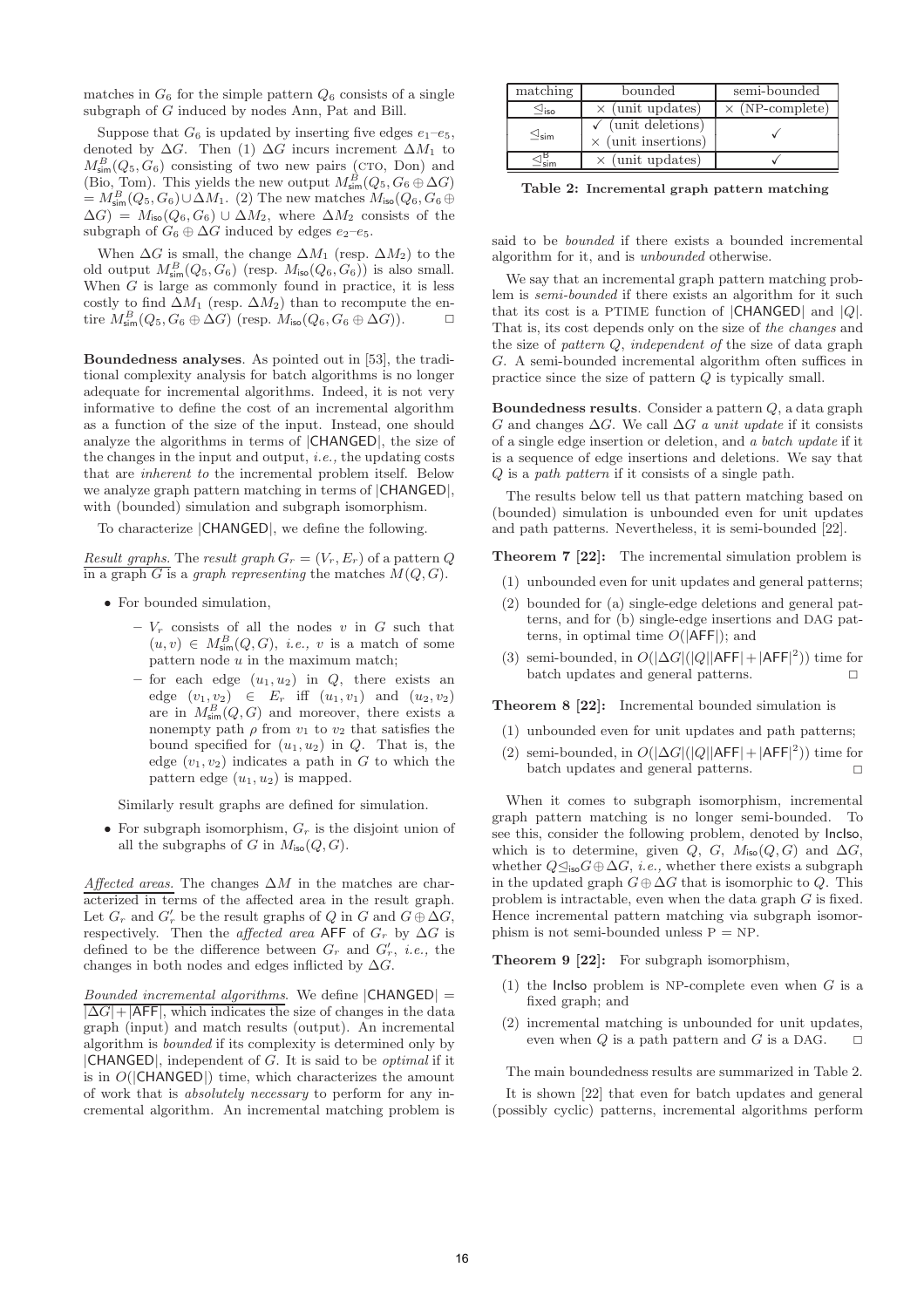

**Figure 6: Graph pattern preserving compression**

significantly better than their batch counterparts. Indeed, when 10% of data in graphs are changed, the improvement is from 40% to 50% for simulation, and from 30% to 40% for bounded simulation. When it comes to subgraph isomorphism, incremental matching outperforms its batch counterpart when data graphs are changed up to 20%.

Incremental algorithms have also been developed for simulation in [58] and for bisimulation in [56], which, however, did not consider whether incremental matching is bounded.

#### **4.2 Query Preserving Graph Compression**

The second approach is based on query preserving graph compression, relative to a class Q of queries of users' choice.

**Compression scheme**. A query preserving graph compression for Q is a pair  $\langle R, P \rangle$ , where  $R(\cdot)$  is a compression function, and  $P(\cdot)$  is a post-processing function. For any graph G,  $G_c = R(G)$  is a graph computed from G by  $R(\cdot)$ , referred to as the *compressed graph* of  $G$  via  $R(\cdot)$ , such that

- $|G_c| \leq |G|$ , and
- for all queries  $Q \in \mathcal{Q}, Q(G) = P(Q(G_c)),$

where  $Q(G)$  is the answer to Q in G, and  $P(Q(G<sub>c</sub>))$  is the result of post-processing the answer  $Q(G_c)$  in  $G_c$ .

As indicated in Fig. 6, (1) for any query  $Q \in \mathcal{Q}$ , the answer  $Q(G)$  to Q in G can be computed by evaluating the same query  $Q$  on the (smaller) compressed graph  $G_c$  of  $G$ ; (2) the compression is generic: any algorithm for evaluating queries in  $\mathcal{Q}$  can be directly used to compute  $Q(G_c)$ , with*out decompressing*  $G_c$ ; furthermore, any data structures and indexing techniques for the original graph  $G$  can be applied to  $G_c$ ; and (3) in contrast to generic lossless compression schemes  $(e.g., [25])$ , we do not need to restore the original graph  $G$  from  $G_c$ . That is,  $G_c$  only needs to retain the information necessary for answering queries in  $Q$ . Moreover, the compressed graph  $G_c$  is not necessarily a subgraph of  $G$ .

**Graph pattern preserving compression**. As an example, we next focus on query preserving graph compression for graph pattern queries based on bounded simulation.

**Theorem 10 [24]:** There exists a graph pattern preserving compression  $\langle R, P \rangle$  for bounded simulation, in which for any graph  $G = (V, E, f_A), R(\cdot)$  is in  $O(|E| \log |V|)$  time, and  $P(\cdot)$  is in linear time in the size of the query answer.  $\Box$ 

One way to construct such a graph pattern preserving compression scheme is by using bisimulation relations [42] (see Section 3.3). One can verify that for any graph  $G =$  $(V, E, f<sub>A</sub>),$  (1) there is a unique maximum bisimulation relation  $R_b \subseteq V \times V$  on G, and (2)  $R_b$  is an equivalence relation, i.e., it is reflexive, symmetric and transitive.



**Figure 7: A social graph and its compression**

We define the bisimulation equivalence relation of G to be the maximum bisimulation relation on  $G$ , denoted by  $R_b(G)$  or simply  $R_b$ . We denote by  $[v]_{R_b}$  the equivalence class containing node  $v$ . We say that nodes  $v$  and  $v'$  are bisimilar if  $(v, v') \in R_b$ . Since for any nodes v and v' in  $[v]_{R_b}$ ,  $f_A(v) = f_A(v')$ , we simply call  $f_A(v)$  the *label* of  $[v]_{R_b}$ .

Based on the equivalence relations, we define  $\langle R, P \rangle$ .

(1) Compression function  $R(\cdot)$ . For  $G = (V, E, f_A)$ , its compressed graph is  $R(G) = G_c = (V_c, E_c, f'_A)$ , where

- $V_c = \{ [v]_{R_b} \mid v \in V \};$
- an edge  $([v]_{R_b}, [w]_{R_b})$  is in  $E_c$  iff there exist nodes  $v' \in$  $[v]_{R_b}$  and  $w' \in [w]_{R_b}$  such that  $(v', w') \in E$ , and

• for each  $[v]_{R_b} \in V_c$ ,  $f'_A([v]_{R_b}) = f_A(v)$ .

Intuitively, (a) for each node  $v \in V$ , there exists a node  $[v]_{R_b}$  in  $V_c$ ; abusing  $R(\cdot)$ , we use  $R(v)$  to denote  $[v]_{R_b}$ ; (b) for each edge  $(v, w) \in E$ ,  $([v]_{R_b}, [w]_{R_b})$  is an edge in  $E_c$ ; and (c) each  $[v]_{R_b}$  has the same attributes as v.

(2) Post processing function  $P(\cdot)$ . Recall that  $Q(G)$  =  $M_{\text{sim}}^B(Q, G)$  is the maximum match in G for pattern Q. We define  $P(\cdot)$  such that  $P(Q(G_c)) = Q(G)$  as follows. For each  $(u, [v]_{R_b}) \in Q(G_c)$  and each  $v' \in [v]_{R_b}$ ,  $(u, v') \in Q(G)$ . Intuitively, if  $[v]_{R_b}$  simulates u in  $G_c$ , then so does each node  $v' \in [v]_{R_b}$  in G. Hence,  $P(\cdot)$  expands  $Q(G_c)$  via the inverse of  $R(\cdot)$  (omitted from Fig. 6), in  $O|Q(G)|$  time, a cost necessary for any pattern matching algorithm.

**Example 8:** Graph  $G_7$  in Fig. 7 is a fraction of a multiagent recommendation network. Each node denotes a customer (C), a book server agent (BSA), a music shop agent (MSA), or a facilitator agent (FA) assisting customers to find BSAs and MSAs. Each edge indicates a recommendation.

To locate potential buyers, a bookstore owner issues a pattern query  $Q_7$  depicted in Fig. 7. One may verify that  $M_{\text{sim}}^B(Q_7, G_7) = \{(X, X_i)\}\text{ for } X \in \{\texttt{BSA}, \texttt{FA}, \texttt{C}\}\text{ and } i \in [1, 2].$ It is costly to compute the matches when  $G_7$  is large.

Using the graph pattern preserving compression  $\langle R, P \rangle$ , one can get the compressed graph  $G_c$  of  $G_7$  shown in Fig. 7, in which e.g.,  $R(\text{FA}_1) = R(\text{FA}_2) = \text{FA}_r$ , where  $\text{FA}_r$  is the equivalent class containing FA<sup>1</sup> and FA2.

Observe that (1)  $Q_7$  can be directly evaluated on  $G_c$ ; its result  $\{(X, X_r)\}\)$  can be converted to  $M^B_{\text{sim}}(Q_7, G_7)$  by simply replacing  $X_r$  with the set of nodes represented by  $X_r$ ; (2) evaluating  $Q_7$  in  $G_c$  is more efficient than in  $G$ ; and (3) for all pattern queries  $Q$  posed on  $G_7$ , not limited to  $Q_7$ , we can directly evaluate Q on the much smaller  $G_c$  instead.  $\Box$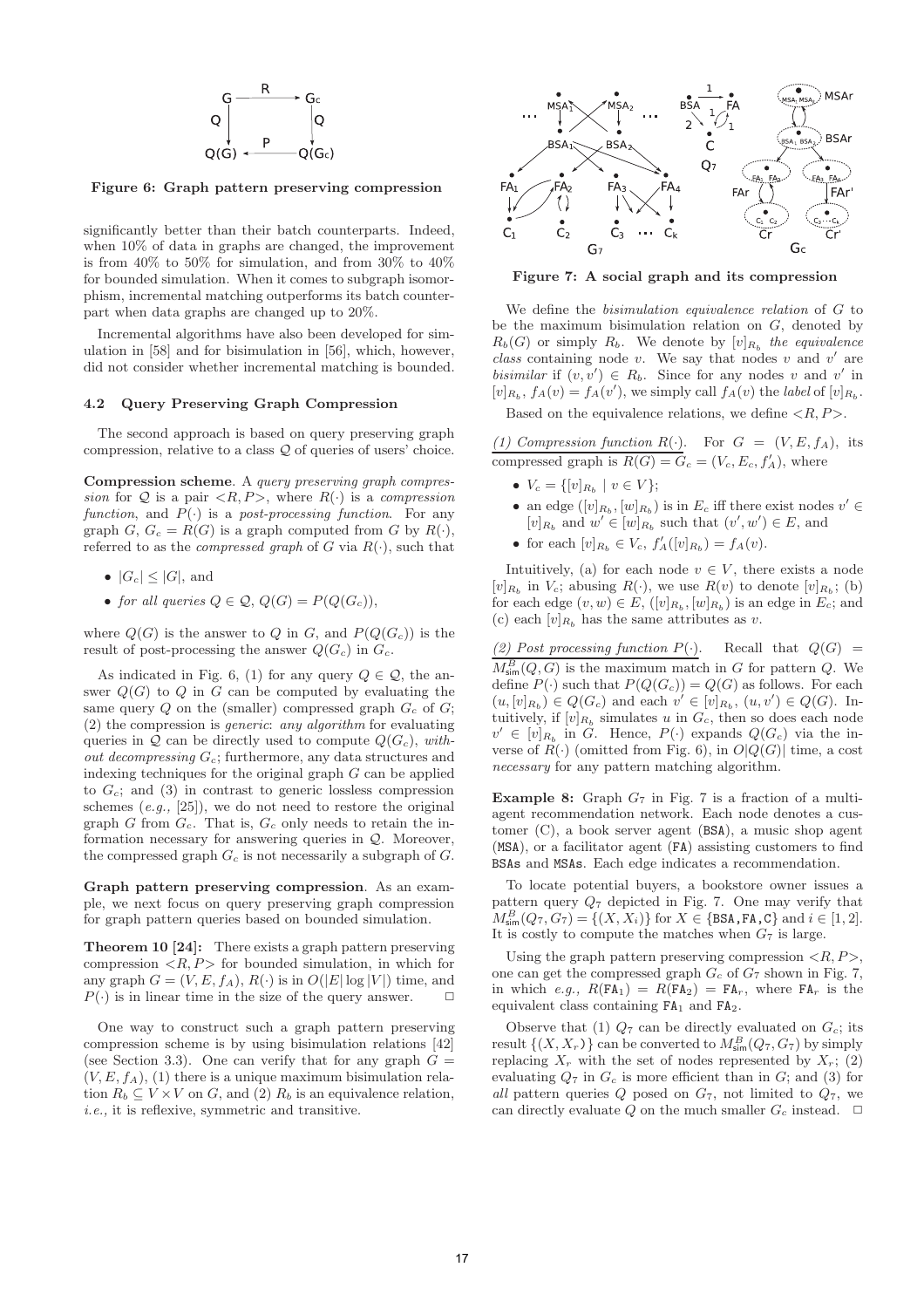

**Figure 8: Limitations of graph indexing structures**

It is shown [24] that for matching with bounded simulation, the compression function  $R(\cdot)$  given above reduces the size of  $G$  by 57% in average, for a variety of real-life social graphs. The reduction by query preserving graph compression is more significant for reachability queries (to determine whether a node can reach another), about 95% in average.

Remarks. Query preserving graph compression differs from generic lossless graph compression and indexing as follows.

(1) Lossless graph compression schemes (e.g., [5, 12, 25, 52, 54]) require to restore original graphs from compressed graphs even to answer simple queries, as observed in [5]. In contrast, query preserving compressed graphs can be directly queried without decompression, and moreover, achieves a better compression ratio [24] since they do not need to retain all the information of the original graphs.

(2) For neighborhood queries [39] (to find nodes connected to a designated node in a graph), a notion of query-able compression has been studied. The idea is similar to query preserving compression. However, to answer those queries, the compact structures of [39] have to be (partially) decompressed [5], and query evaluation algorithms on original graphs cannot be directly applied to the compact structures.

(3) A variety of indexing structures have been developed for graphs, notably 1-index [44],  $A(k)$ -index [35] and their generalization  $D(k)$ -index [51] based on (parameterized) graph bisimulation. These indices, however, do not preserve query results for graph pattern queries, as illustrated below.

**Example 9:** Consider graph  $G_8$  and its index graph  $G_A$  of  $A(k)$ -index when  $k = 1$ , shown in Fig. 8. Although nodes  $A_1$ ,  $A_2$  and  $A_3$  are not bisimilar, they all have and only have  $B$  children; as such, they are 1-bisimilar [51], and are merged into a single node in  $G_A$ . However,  $G_A$  cannot be directly queried by  $e.g.,$  a pattern  $Q$  consisting of two query edges  $\{(B, C), (B, D)\}\$ , both with bound 1. Indeed, for Q,  $G_A$  returns all the  $B$  nodes in  $G$  as matches of query node B in Q, but only  $B_1$  and  $B_5$  are the true matches in  $G_8$ .  $\Box$ 

**Incremental graph compression**. For each graph G, we need to compute its compressed graph  $G_c$  once for all queries in  $Q$ , and  $G_c$  is incrementally maintained in response to updates to  $G$ . More specifically, given a graph  $G$ , a compressed graph  $G_c = R(G)$  of G, and batch updates  $\Delta G$  to G, incremental graph compression for graph patterns is to compute changes  $\Delta G_c$  to  $G_c$  such that  $G_c \oplus \Delta G_c = R(G \oplus \Delta G)$ .

**Theorem 11 [24]:** Incremental graph compression for graph patterns is unbounded for unit updates. However, it is in  $O(|AFF|^2 + |G_c|)$  time, *i.e.*, compressed graphs  $G_c$  can be incrementally maintained without decompressing  $G_c$ .  $\Box$ 



**Figure 9: Querying distributed social networks**

## **4.3 Distributed Graph Pattern Matching**

The third approach is distributed graph pattern matching, based on partial evaluation, described as follows.

**Partial evaluation.** Partial evaluation (a.k.a. program specialization) has been proved useful in a variety of areas including compiler generation, code optimization and dataflow evaluation (see [34] for a survey). Intuitively, given a function  $f(s, d)$  and part of its input s, partial evaluation is to specialize  $f(s, d)$  with respect to the known input s. That is, it conducts the part of f's computation that depends only on s, and generates a partial answer, i.e., a residual function  $f'$  that depends on the as yet unavailable input d.

This idea can be naturally applied to distributed graph pattern matching. Consider a pattern graph posed on a graph G that is partitioned into fragments  $(F_1, \ldots, F_n)$  of manageable sizes, where  $F_i$  is stored in site  $S_i$ . To compute  $M(Q, G)$ , each site  $S_i$  can find the partial answer to pattern query Q in fragment  $F_i$  in parallel, by taking  $F_i$  as the known input s while treating the fragments in the other sites as yet unavailable input d. These partial answers (matches) are collected and combined by a coordinator site, to derive  $M(Q, G)$ , the matches for Q in the entire G.

**Example 10:** Figure 9 depicts a fraction  $G_9$  of a recommendation network, where each node denotes a person with name and job titles (e.g., database researcher (DB), human resource (HR)), and each directed edge indicates a recommendation. The graph  $G_9$  is geo-distributed to three data centers  $DC_1$ ,  $DC_2$  and  $DC_3$ , each storing a *fragment* of  $G_9$ .

Consider a pattern query  $Q_8$  given in Fig. 9 posed on  $DC_1$ . It is to find whether there exists a chain of recommendations from a CTO Ann to her finance analyst (FA) Mark, through either a list of DB people or a list of HR people. Observe that such a path exists:  $(Ann, CTO) \rightarrow (Walt, HR) \rightarrow (Mat, HR) \rightarrow$  $(Fred, HR) \rightarrow (Emmy, HR) \rightarrow (Ross, HR) \rightarrow (Mark, FA)$ . However, it is nontrivial to verify this in the distributed setting. A naive method is to first ship data from  $DC_1$ ,  $DC_2$  and  $DC_3$ to a single site, and then evaluate the query using an algorithm developed for centralized data (i.e., graphs stored in a single site). This is infeasible because its data shipment may be prohibitively expensive and worse still, may not even be allowed for data privacy. Another way is to use a distributed graph traversal algorithm, by sending messages between different sites. This, however, requires messages to be sent along  $DC_1 \rightarrow DC_2 \rightarrow DC_1 \rightarrow DC_2 \rightarrow DC_3 \rightarrow DC_1$ , incurring unbounded number of visits to each site, excessive communication cost, and unnecessary delay in response.

We can do better by using partial evaluation. We send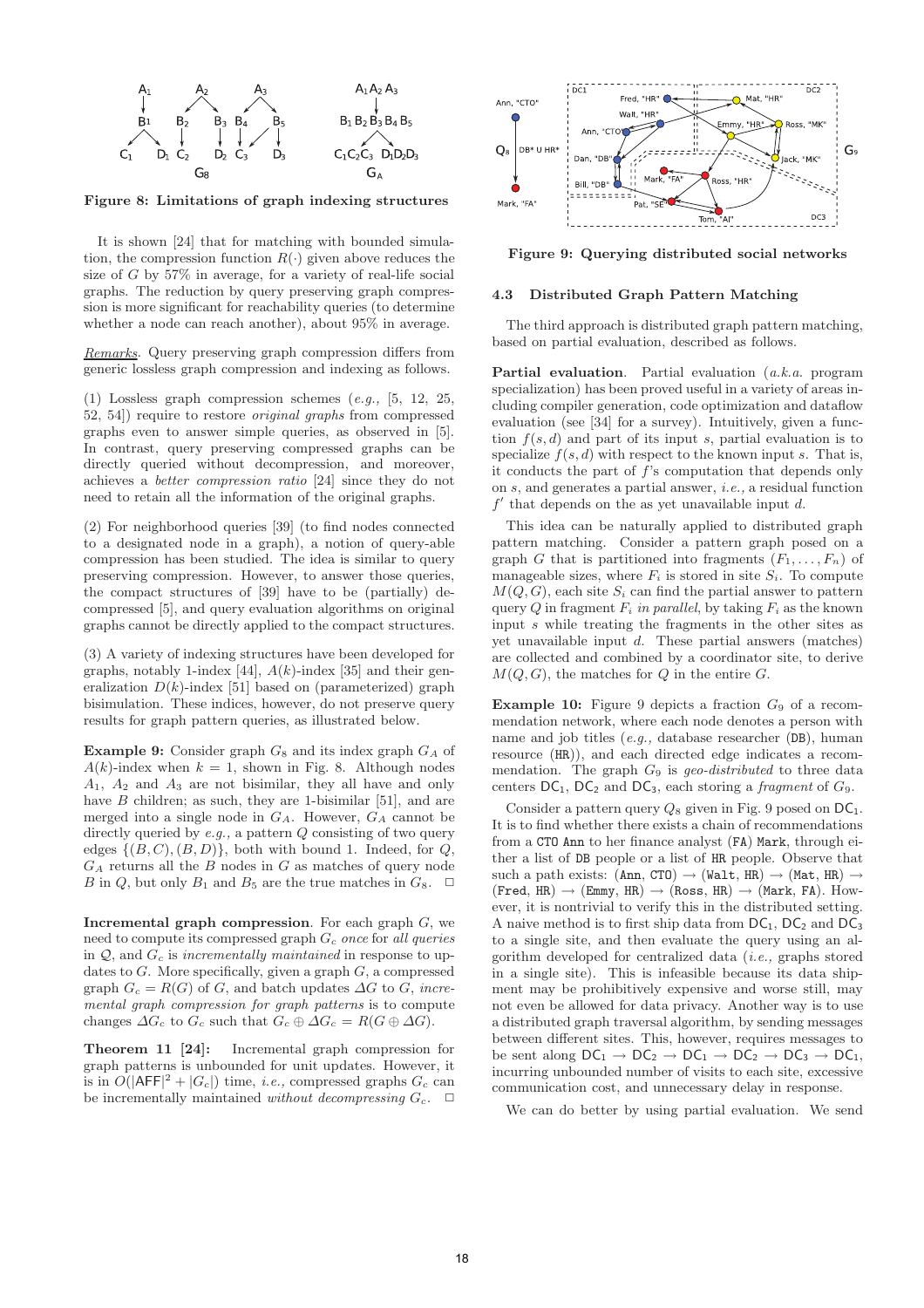the query  $Q_8$  to  $DC_1$ ,  $DC_2$  and  $DC_3$ , as is. We compute the partial answers to  $Q_8$  at each site, in parallel, by taking the fragment residing in the site as known input and introducing Boolean variables to indicate unknown input *(i.e.,* fragments in the other sites). The partial answers are a set of Boolean equations defined with Boolean variables, one associated with each node that has an edge to a fragment stored at another site. These equations indicate (1) at  $DC_1$ , from Ann there exist an HR path to Walt and a DB path to Bill, while there are edges from Walt to Mat, Bill to Pat and from Fred to Emmy; (2) at  $DC_2$ , from Emmy there exist an HR paths to Mat and an edge to Ross, and there is an edge from Mat to Fred; and  $(3)$  at DC<sub>3</sub>, there exists an HR path from Ross to Mark. These partial answers are collected by a coordinator site  $(DC_1)$ , which solves the system of (recursively defined) Boolean equations, to find the truth values of those Boolean variables. It yields answer true to query  $Q_9$ , *i.e.*, there exists an HR path from Ann to Mark.

This method guarantees the following: (1) each site is visited once; (2) the total amount of data shipped (network traffic) is independent of the size of  $G_9$ ; and (3) the computation is conducted in parallel at each site, without waiting for the outcome or messages from any other site.  $\Box$ 

**Distributed matching of simple patterns**. Partial evaluation has been studied for evaluating XPath queries [3, 9, 15] on distributed XML documents, SPARQL queries on distributed RDF graphs [26], and simple pattern queries on distributed social graphs [23]. Below we present preliminary results on matching in distributed social graphs [23], based on simple Boolean patterns; distributed pattern matching based on (bounded) simulation remains to be studied.

Consider Boolean patterns of the form  $Q(s, t, U)$ , where  $s, t$  are nodes in a graph  $G$ , and  $U$  is a regular expression:

$$
U ::= a | UU | U \cup U | U^*,
$$

where a is a label in an alphabet  $\Sigma$ ,  $UU$ ,  $U \cup U$  and  $U^*$ denote alternation, concatenation and the Kleene closure, respectively. We say that a path  $\rho$  satisfies U if the label of  $\rho$  is a string in the regular language defined by U. The Boolean query is to determine whether there exists a path  $\rho$  from s to t such that  $\rho$  satisfies U, *i.e.*, the reachability.

On a graph G partitioned into  $\mathcal{F} = \{F_i \mid i \in [1, n]\}\$  such that  $F_i$  resides at site  $S_i$ , such a query  $Q(s,t,U)$  can be evaluated with the following performance guarantees.

**Theorem 12 [23]:** On a fragmentation  $F$  of graph  $G$ , Boolean reachability queries  $Q(s, t, U)$  can be evaluated

- by visiting each site once.
- in  $O(|F_m||U|^2 + |U|^2|V_f|^2)$  time, and
- with the communication cost in  $O(|U|^2|V_f|^2)$ ,

where  $F_m$  is the largest fragment in  $\mathcal F$  and  $V_f$  is the set of nodes in G that have edges across different fragments.  $\Box$ 

That is,  $(1)$  each site is visited a *fixed* number of times;  $(2)$ the response time is dominated by the largest fragment in  $\mathcal F$ , independent of the size  $|G|$  of  $G$ ; (3) the total amount of data shipped is determined by the size of the query and how G is fragmented, again *independent of*  $|G|$ , and (4) the performance guarantees remain intact no matter how  $G$  is frag-

mented and distributed. Distributed evaluation of XPath queries possesses similar performance guarantees [9, 15].

More specifically, this is conducted as follows [23].

(1) We first construct an automaton  $G_q(U)$  representing  $Q(s, t, U)$ , and post the same  $G_q$  to each fragment in  $\mathcal{F}$ .

(2) Upon receiving  $G_q(U)$ , each site computes a partial answer of  $Q$  using  $G_q$ , in parallel. The partial answer at each fragment  $F_i$  is a set of Boolean equations composed of disjuncts, each indicating whether a node in  $V_f$  matches a state of  $G_q$ . The equations are sent to a coordinator site  $S_c$ .

(3) The site  $S_c$  collects the equations from each site. It then solves the system of the Boolean equations and finds the final answer to  $Q(s, t, U)$  in the entire graph G.

**Example 11:** Consider pattern  $Q_8$  and graph  $G_9$  given in Fig. 9. The partial answer at fragment  $DC_1$  includes:

 $Y$ (Ann, Mark) =  $X$ (Pat, DB)  $\vee$   $X$ (Mat, HR),  $X(Fred, HR) = X(Emmy, HR).$ 

Here  $Y$  (Ann, Mark) is a Boolean variable indicating whether there exists a path from Ann to Mark that satisfies the regular expression of  $Q_8$ , and variable  $X$ (Pat, DB) indicates whether or not there exists a DB path from Pat to Mark; similarly for variables  $X(Mat, HR)$ ,  $X(\text{Emmy}, HR)$  and  $X(\text{Fred}, HR)$ . These equations can be constructed using local information at  $DC_1$ , while the site  $DC_1$  also keeps track of outgoing edges from nodes in  $DC_1$  to another fragment, such as (Bill, Pat), (Walt, Mat) and (Fred, Emmy). Note that the truth value of  $Y$ (Ann, Mark) is defined as the disjunction of two Boolean variables  $X$ (Pat, DB) and  $X$ (Emmy, HR).

Similarly, the equations at  $DC_2$  and  $DC_3$  include:

 $X(\mathsf{Emmy}, \mathsf{HR}) = X(\mathsf{Ross}, \mathsf{HR}) \vee X(\mathsf{Fred}, \mathsf{HR}),$  /\*  $\mathsf{DC}_2$  \*/  $X(Mat, HR) = X(Fred, HR);$  $X(\text{Pat}, \text{DB}) = \text{false},$  /\* DC<sub>3</sub> \*/  $X(Ross, HR) = true.$ 

Note that the truth value of  $X$ (Ross, HR) is determined true locally at  $DC_3$  since there exists an HR path from Ross to Mark. Similarly,  $X$ (Pat, DB) is evaluated to be false locally. These equations are constructed in parallel at each site.

The equations are collected by site  $DC_1$ , and form a system of Boolean equations. Solving these equations yields  $Y(\text{Ann}, \text{Mark}) = \text{true}$ , the answer to  $Q_8$  in  $G_9$ .

It has also been shown [23] that partial evaluation can also be readily implemented in the MapReduce framework [17].

## **5. Open Research Issues**

We have presented an informal overview of recent work on graph pattern matching for social network analysis, emphasizing (a) revisions of traditional notions of graph pattern matching to improve the quality of matches, and (b) techniques to cope with the sheer size of real-life social graphs. The study has raised as many questions as it has answered.

(1) In practice one may want to query both data and topology in social network analysis, e.g., paths and subgraphs satisfying constraints defined on both their topological structures and data contents. Bounded simulation (with edge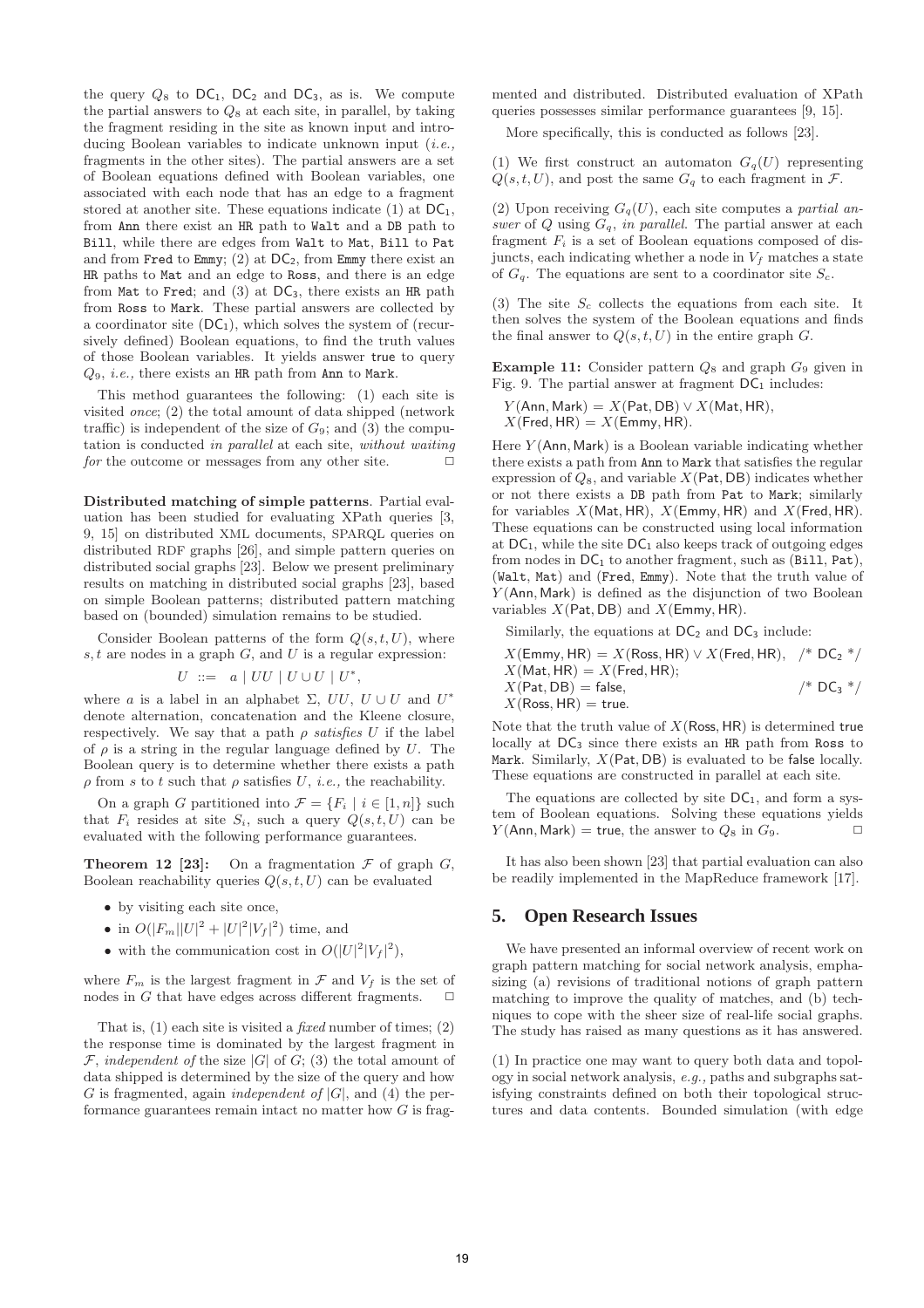relationships specified by regular expressions) is just a first step towards developing a practical query language for social network analysis. There is much more to be done, to identify primitives that are necessarily supported by such a language, characterize the expressive power of the language, and establish the complexity of fundamental problems associated with queries in such a language. There has been initial work in this direction, e.g., [4, 37].

(2) There is still room to improve the lower bounds of graph pattern matching based on, e.g., bounded and strong simulation. These suggest a full treatment of graph indexing, summarization and compression methods, to develop more efficient batch and incremental matching algorithms. Moreover, query preserving compression remains to be studied for matching based on subgraph isomorphism.

(3) The study of distributed graph pattern matching is still in its infancy. Distributed matching algorithms based on, e.g., (bounded) simulation, are not yet in place. It remains to be investigated whether graph pattern matching still retains the same performance guarantees on the number of visits, data shipment and response time as given above when general graph patterns are adopted. Moreover, it is nontrivial to partition graphs such that distributed graph pattern matching can be conducted with minimum network traffic and response time, a possibly intractable problem [49].

(4) To cope with large social networks, one may want to use inexact or approximate matching algorithms [16, 28]. These algorithms should be extended to support graph pattern matching defined in terms of, e.g., bounded simulation. In addition, such algorithms are needed both for graphs stored at a single site and for graphs partitioned and distributed.

(5) Another approach to querying large social networks is based on query rewriting using views, to capitalize on previous computation (cached views). This highlights the need for studying graph pattern query rewriting using views, a nontrivial extension to prior work on path query rewriting [10] and relational query rewriting using views [31, 36].

(6) It has been recognized that social data analysis should be incorporated into search engines. The principal goal of search engines has been to help people find what they are looking for. Social networks produce an immense amount of data about what people like and what they want to share with their friends. It is hence natural to improve searches by capitalizing on social data. Google, Bing and newly launched search engines such as Blekko and DuckDuckGo are already exploring this. To approach this, one may want to integrate graph pattern matching and keyword search [61, 63]. It should be remarked that graph pattern matching is a "stronger form" of keyword search, by specifying keywords with search conditions in patterns, and imposing topological constraints on how keywords are related. It remains to investigate what topological constraints are needed in keyword search  $(e.g., [41])$ , and how one can extract top- $k$  matches from the result returned in searches, when matching is defined in terms of, e.g., bounded or strong simulation.

**Acknowledgments**. Most of the results presented here are based on joint work with Shuai Ma, Yinghui Wu and Xin

Wang [19, 20, 21, 22, 23, 24, 38]. In particular, the idea of strong simulation came from Shuai. This work is supported in part by a RSE-NSFC Joint Project grant, an IBM scalable data analytics for a smarter planet innovation award, NSFC 61133002, and the 973 Program 2012CB316200 of China.

# **6. References**

### [1] Facebook statistics.

- http://www.facebook.com/press/info.php?statistics.
- [2] C. C. Aggarwal and H. Wang. Managing and Mining Graph Data. Springer, 2010.
- [3] V. L. Anh and A. Kiss. Efficient processing regular queries in shared-nothing parallel database systems using tree- and structural indexes. In ADBIS Research Communic, 2007.
- [4] P. Barceló, , C. A. Hurtado, L. Libkin, and P. T. Wood. Expressive languages for path queries over graphstructured data. In PODS, 2010.
- [5] P. Boldi, M. Rosa, M. Santini, and S. Vigna. Layered label propagation: A multiresolution coordinate-free ordering for compressing social networks. In WWW, 2011.
- [6] J. Brynielsson, J. Högberg, L. Kaati, C. Martenson, and P. Svenson. Detecting social positions using simulation. In ASONAM, 2010.
- [7] M. J. Brzozowski, T. Hogg, and G. Szabó. Friends and foes: ideological social networking. In CHI, 2008.
- [8] N. Buchan and R. Croson. The boundaries of trust: own and others' actions in the US and China. Journal of Economic Behavior & Organization, 55(4):485–504, 2004.
- [9] P. Buneman, G. Cong, W. Fan, and A. Kementsietsidis. Using partial evaluation in distributed query evaluation. In VLDB, pages 211–222, 2006.
- [10] D. Calvanese, G. D. Giacomo, M. Lenzerini, and M. Y. Vardi. Rewriting of regular expressions and regular path queries. JCSS, 64(3):443–465, 2002.
- [11] E. P. Chan and H. Lim. Optimization and evaluation of shortest path queries. *VLDB J.*,  $16(3):343 - 369$ , 2007.
- [12] F. Chierichetti, R. Kumar, S. Lattanzi, M. Mitzenmacher, A. Panconesi, and P. Raghavan. On compressing social networks. In KDD, 2009.
- [13] J. Cho, N. Shivakumar, and H. Garcia-Molina. Finding replicated Web collections. SIGMOD Rec., 29(2), 2000.
- [14] E. Cohen, E. Halperin, H. Kaplan, and U. Zwick. Reachability and distance queries via 2-hop labels. SICOMP, 32(5):1338–1355, 2003.
- [15] G. Cong, W. Fan, and A. Kementsietsidis. Distributed query evaluation with performance guarantees. In SIG-MOD, 2007.
- [16] D. Conte, P. Foggia, C. Sansone, and M. Vento. Thirty years of graph matching in pattern recognition. IJPRAI, 18(3), 2004.
- [17] J. Dean and S. Ghemawat. MapReduce: simplified data processing on large clusters. Commun. ACM, 51(1), 2008.
- [18] A. Dovier and C. Piazza. The subgraph bisimulation problem. IEEE Trans. Knowl. Data Eng., 15(4):1055– 1056, 2003.
- [19] W. Fan, J. Li, S. Ma, N. Tang, and Y. Wu. Adding